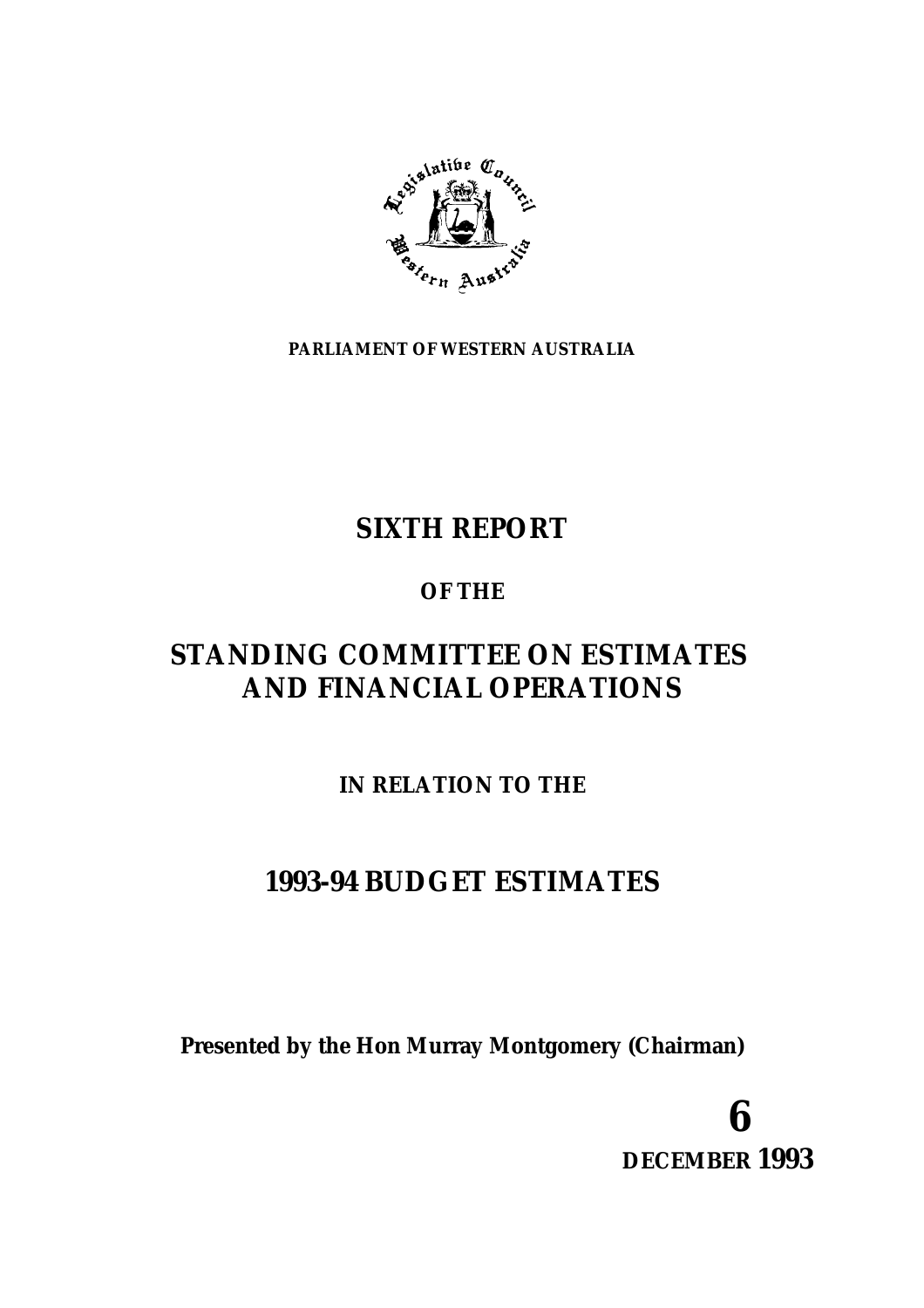#### **The Standing Committee was established on December 21 1989 with the following terms of reference:**

- **1.** There is hereby appointed a Standing Committee to be known as the *Estimates and Financial Operations Committee.*
- **2.** The committee consists of 5 members.
- **3.** The functions of the Committee are to consider and report on:
	- **(a)** the estimates of expenditure laid before the Council each year; and
	- **(b)** any matter relating to the financial administration of the State.
- **4.** The committee shall report on the estimates referred under clause 3 by or within one sitting day of the day on which the second reading of the *Appropriation (Consolidated Revenue Fund) Bill* is moved.
- **5.** For the purposes of clause 3(a), the House may appoint not more than 6 members at any stage of its examination.
- **6.** A reference in clause 3 to "estimates of expenditure" includes continuing appropriations, however expressed, that do not require annual appropriations.
- **7.** The committee may initiate investigations under clause 3(b) without prejudice to the right of the Council to refer any such matter.

#### **Members of the Committee (as at August 3 1993):**

- . Hon Murray Montgomery (Chairman)
- . Hon Bob Thomas
- . Hon Muriel Patterson
- . Hon Mark Nevill
- . Hon Bruce Donaldson

#### **Staff of the Committee:**

- . Mr John Edwards (Advisory/Research Officer)
- . Mrs Margaret Liveris (Clerk)

#### **Previous Reports of the Committee:**

- . First Report: 1990-91 Budget Estimates November 1990
- . Second Report: 1991-92 Budget Estimates November 1991
- . Third Report: Leasing of Computer Equipment for the Legislative Council February 1992
- . Fourth Report: 1992-93 Budget Estimates November 1992
- . Fifth Report: Programme Undertaken During 1992

#### **Address:**

. Parliament House, Perth WA 6000, Telephone 222 7222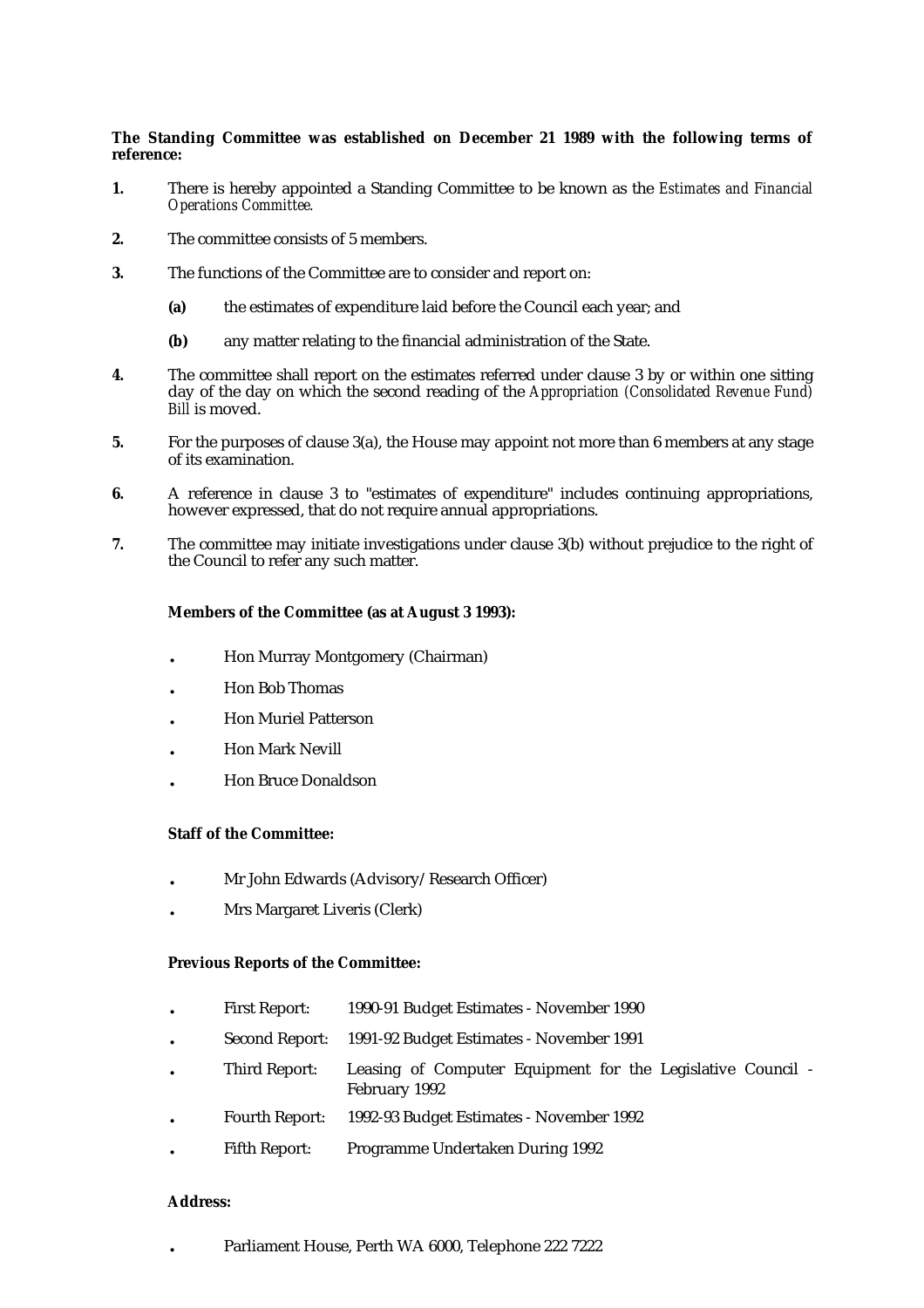

**Legislative Council** 

# **Sixth Report**

## of the

# **Standing Committee**

on

# **Estimates and Financial Operations**

in relation to the

# 1993-94 Budget Estimates

Presented by the Hon Murray Montgomery (Chairman)

6 December 1993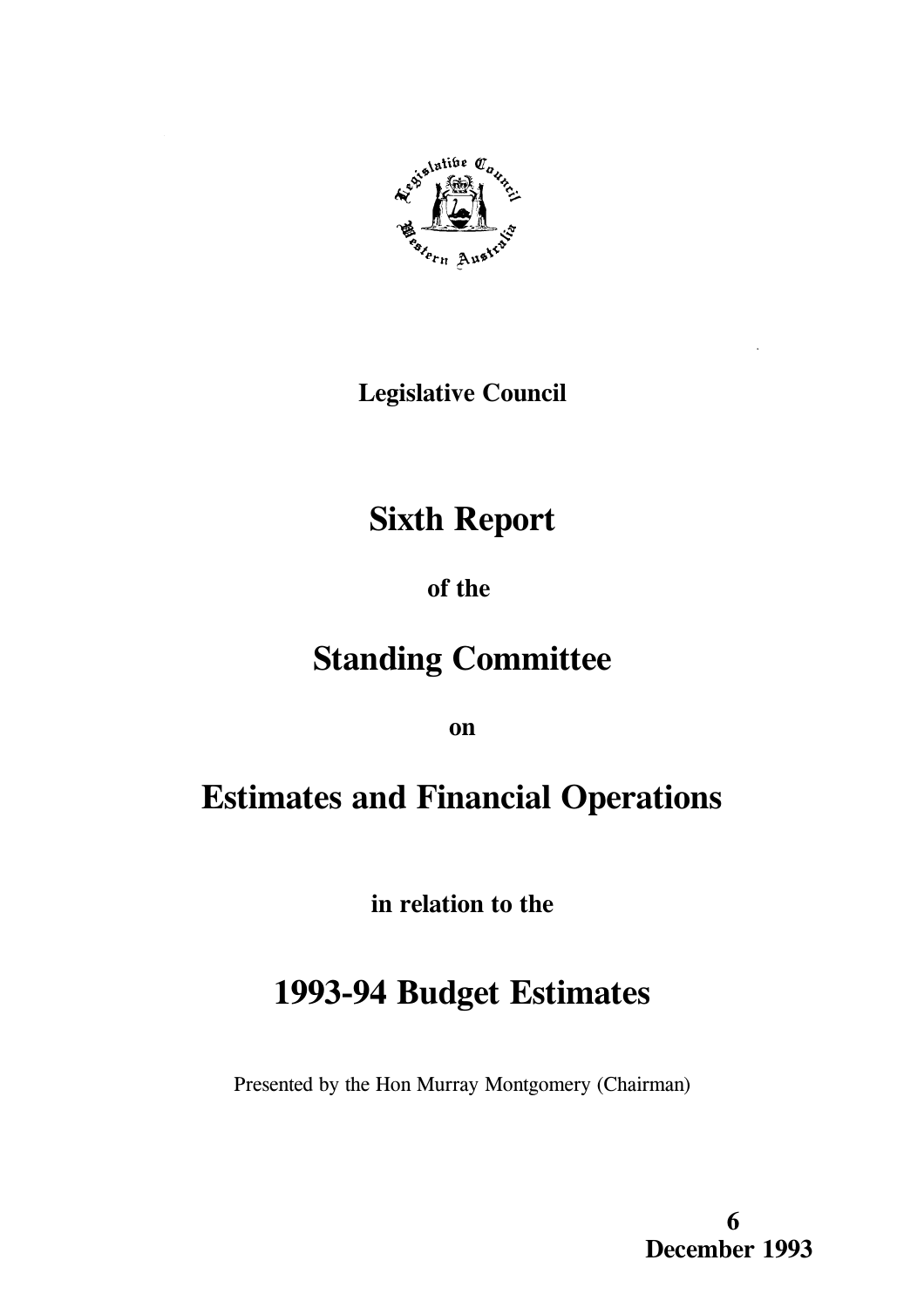# CONTENTS

| <b>Subject</b> |                                                              | Page           |
|----------------|--------------------------------------------------------------|----------------|
|                | PART 1: INTRODUCTION                                         | 1, 2           |
|                | PART 2: PROCEDURE ADOPTED FOR THE HEARINGS                   | 3              |
|                | PART 3: GENERAL COMMENTS AND OBSERVATIONS                    | $\overline{4}$ |
|                | PART 4: DEPARTMENTS AND AGENCIES REVIEWED - GENERAL COMMENTS | $5-26$         |
| PART 5:        | <b>INDEX</b>                                                 | $27-29$        |
|                | <b>APPENDIX 1</b>                                            |                |
|                | <b>APPENDIX 2</b>                                            |                |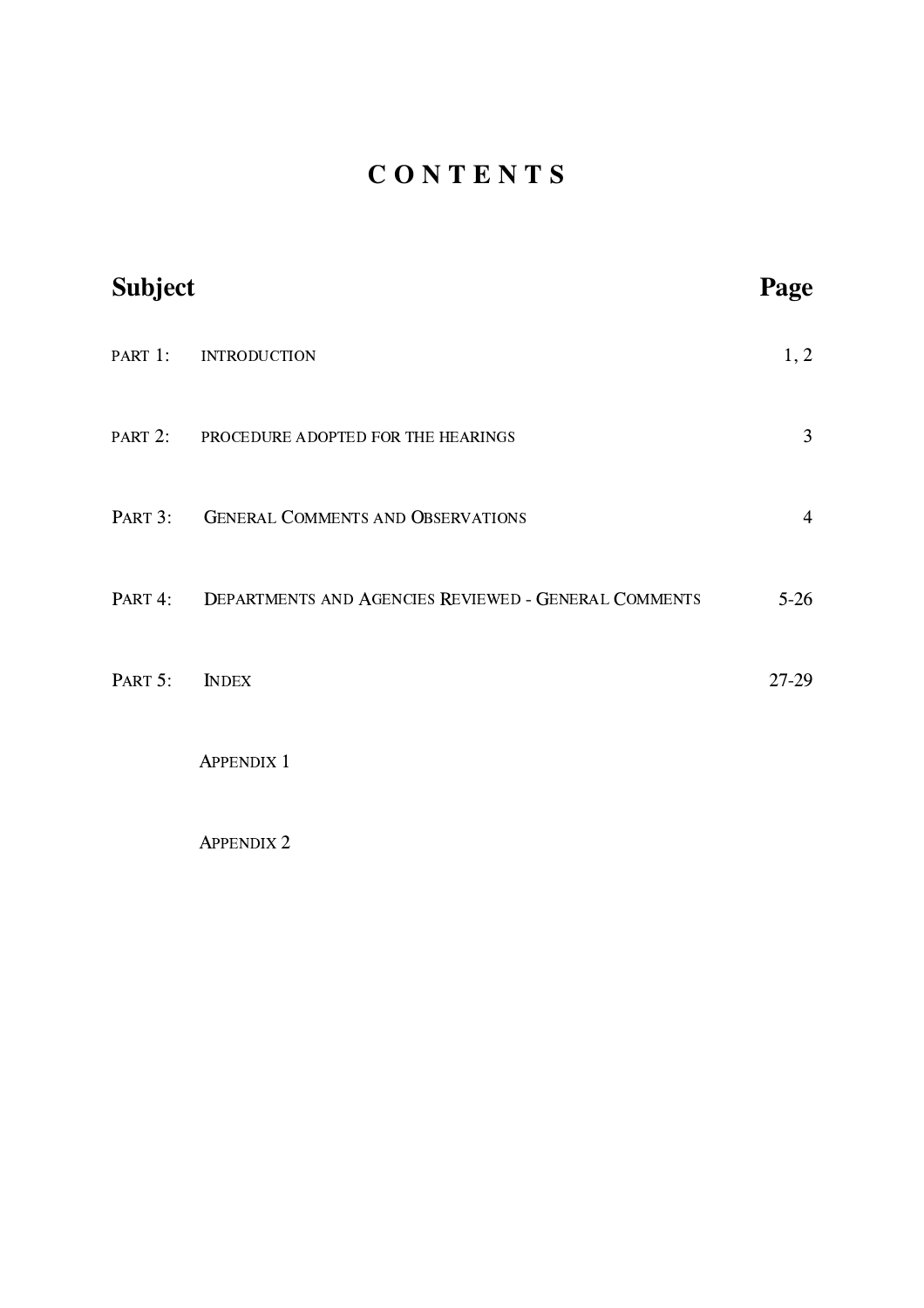### PART 1

### **INTRODUCTION**

The following changes were reflected in the Estimates considered by the Committee this year. It is the Committee's intention to become fully conversant with the impact of these changes and monitor the extent of the improvements anticipated by the changes.

#### Financial Administration Legislation Amendment Act 1993

The Financial Administration Legislation Amendment Act 1993:

- abolished the Consolidated Revenue Fund and the General Loan and Capital Works Fund and replaced them with a single Consolidated Fund;
- introduced net appropriations;
- provides for the incorporation of hypothecated revenue into the Estimates of Revenue and Expenditure.

One of the means of ensuring that Parliament meets annually is the need for the Government to obtain supply. Public money cannot be withdrawn and spent without parliamentary authority.

Of some significance for the Legislative Council arising from the creation of a single, Consolidated Fund, is the resulting necessity for two primary annual Appropriation Bills, one dealing with recurrent expenditure and the other with capital expenditure.

The reason for the two Bills is section 46 of the Constitution Acts Amendment Act 1899 which governs the procedural aspects of the relationship between the Houses as their powers relating to bills appropriating revenue and imposing taxation.<sup>1</sup>

The Legislative Council may not amend a bill "for the ordinary annual services of the Government". Two issues derive from this provision. First, defining what constitutes the ordinary annual services of the Government and, second, the powers of amendment possessed by the Council over bills appropriating revenue that are not for those services.

#### Recurrent and Capital Expenditure

There is danger in attempting to be too precise about the appropriations included within this expression. However, it seems to the Committee that, by inference if nothing else, "ordinary" connotes "usual" or "anticipated" or "recurring". In a negative sense, "ordinary" is the opposite of "extraordinary", "unexpected", or "unusual", or "new".

Section 46 is non-justiciable with the result that a bill enacted in contravention of the section is still valid and not open to a judicial declaration of invalidity. To that extent, the section's provisions are procedural rather than substantive.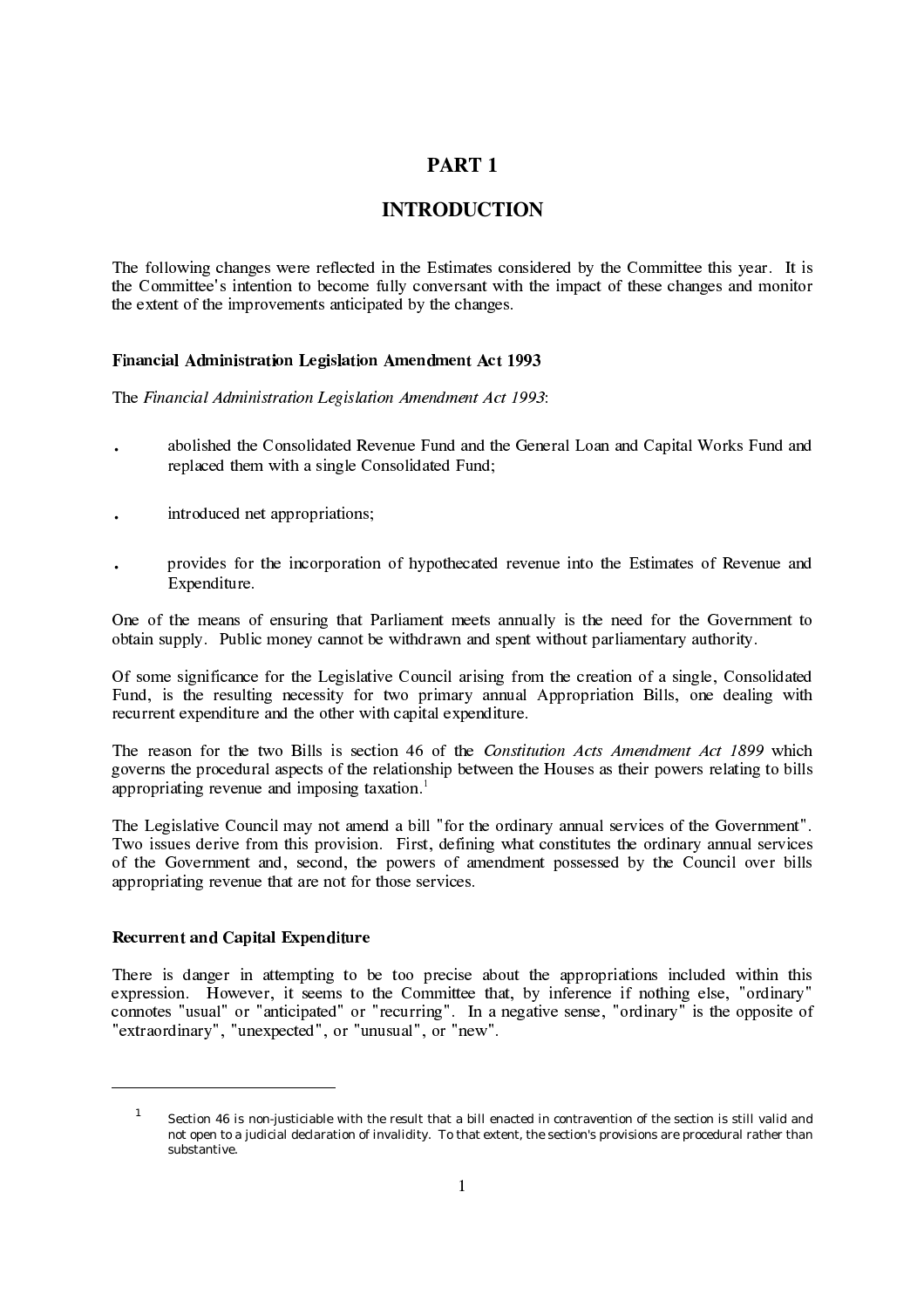Contextually, "annual services" (of the Government) means the programs and policies and the manner and form of their delivery that depend for their continuation on funds being provided by Parliament.

It is probably easier to decide what is not caught by the expression, a path that seems to have been adopted by the Government in its treatment of "recurrent" versus "capital" expenditure. The latter appears intended to encompass such matters as new policy and one-off expenditures.

The Committee does not intend to adopt any particular interpretation of "the ordinary annual" services" but reserves its ability to raise questions about, or objections to, any particular item that appears to be wrongly classified under this head. The Committee also accepts that the new approach will present difficulties of classification for the Government and these will need to be talked through before both Parliament and Government are reasonably satisfied about the types of precedents established.

As stated previously, the reason for two Appropriation Bills from the Consolidated Fund lies in the inability of the Council to amend a bill for the ordinary annual services of the Government. A bill appropriating revenue not for those services is open to amendment, a claim reiterated by the Council from time to time when the issue has been raised between the Houses. The point is recognised in section 46(6) itself which requires appropriations for the ordinary annual services to be contained in a separate bill.

Under the previous arrangement, it was presumed that the *Appropriation (Consolidated Revenue* Fund) Bill dealt with the ordinary annual services and the Appropriation (General Loan and Capital *Works Fund*) Bill covered the balance. That presumption, following the creation of a single Consolidated Fund, no longer holds good.

It is clear that from 1993/94, new policy will need to be included in the "No. 2" Bill thus enabling the Legislative Council to amend new policy appropriations.

It is not this Committee's role to pronounce on the merits of outright amendment vis-a-vis requested amendment; that is a matter for the Council to decide. The Committee is bound to comply with the law and custom as it finds it and give effect to it. For that reason, the Committee will ask, as a matter of course, departments and agencies to identify new policy and the source of funding for new policy in the expectation that the source in each case will be the No. 2 Bill.

#### The Effect of Change

It is the Committee's intention to further familiarise itself with the changes arising from the amendments to the Financial Administration and Audit Act 1985 and the impact that they can be expected to have on the fiscal cycle, the presentation of accounts and financial statements, and the transparency of financial information provided to Parliament.

The Government's announcement that all departments and remaining agencies will move to presentation of accounts on an accrual accounting basis by 1996 also has implications for this Committee and the way in which it approaches its examination of the Estimates.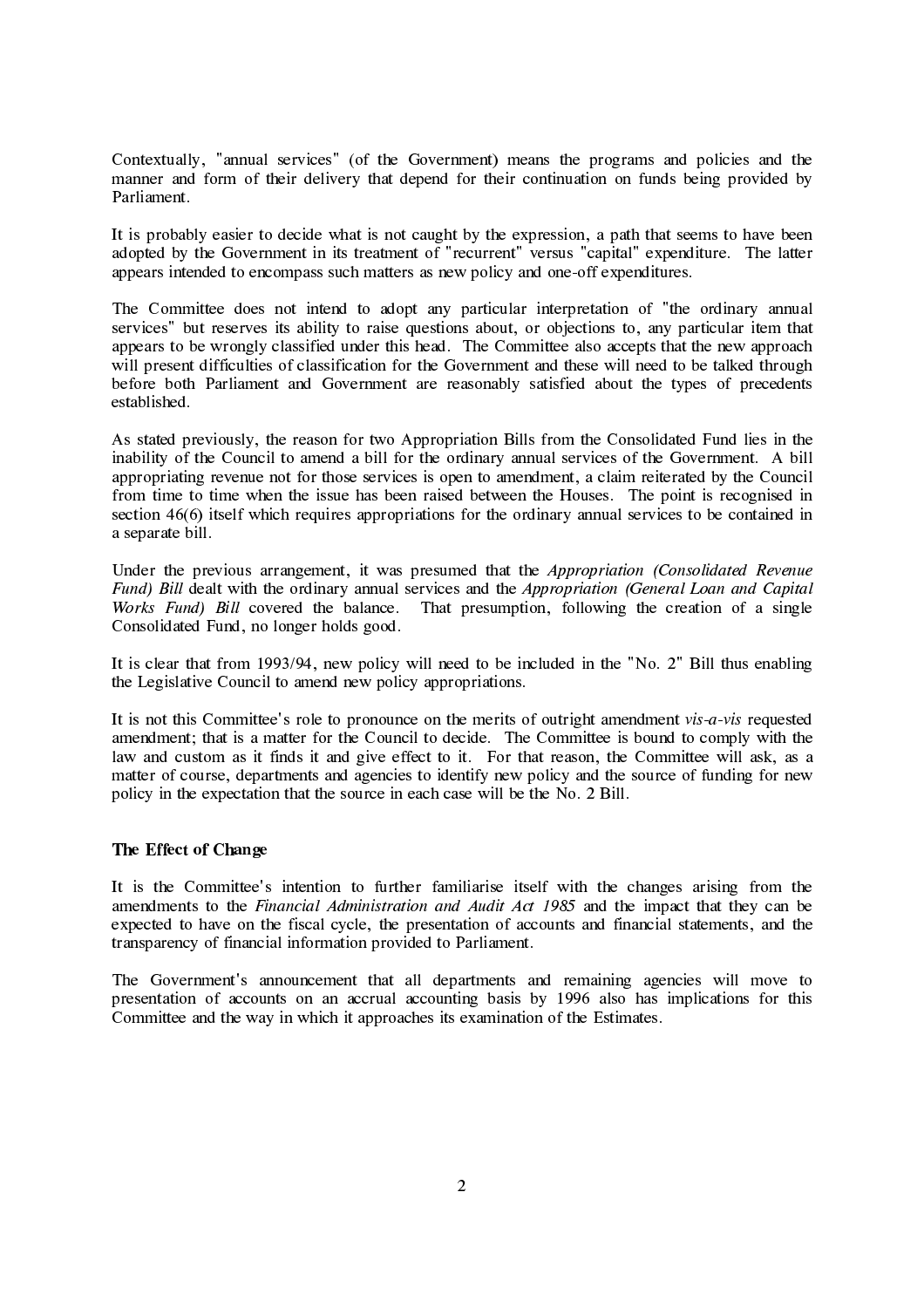#### PART<sub>2</sub>

#### PROCEDURE ADOPTED FOR THE HEARINGS

The Committee adopted a similar format to that used for consideration of the 1992/93 Budget Estimates. Briefly, the procedure adopted was:

- A schedule (Appendix 1) was developed by the Committee from a list of departments and  $1<sub>1</sub>$ agencies. A wide range of agencies, both large and small, were reviewed. (Most agencies with estimated budget expenditure in excess of \$30m were included.) Because the Committee was not formed until August and as the Budget was not delivered until September 16 1993, time did not permit for the schedule to be circulated to all Members of the Legislative Council for comment prior to final endorsement by the Committee.
- $\overline{2}$ . The Committee continued the practice adopted last year and met as a "full Committee". rather than dividing into subcommittees. This enabled Committee Members to hear and consider each of the departments and agencies reviewed.
- $\overline{3}$ . The Chamber of the House was used as the venue for the hearings to encourage all Members to participate (and to assist Hansard).
- Last year's hearings were held over four consecutive days. This year, the hearings were  $4.$ extended to five days broken into two separate periods (2 days, then 3 days) two weeks apart. This allowed Members a better opportunity for research and scrutiny of each vote prior to the Ministers and Chief Executive Officers coming before the Committee.
- $5<sub>1</sub>$ Advertisements, calling for submissions from the public on Government spending appeared in the local press. A copy of the advertisement is attached as Appendix 2.
- 6. Again, Ministers were encouraged to allow the departmental representatives to answer questions relating to operational and financial matters directly, and for the Minister to answer specific questions on policy (as provided in Standing Order 359).
- $7.$ As occurred in previous estimates hearings, questions were taken on notice where more information or additional clarification was required. It was resolved that responses to questions on notice were required to be provided to the Advisory/Research Officer within 24 hours or as soon as possible thereafter.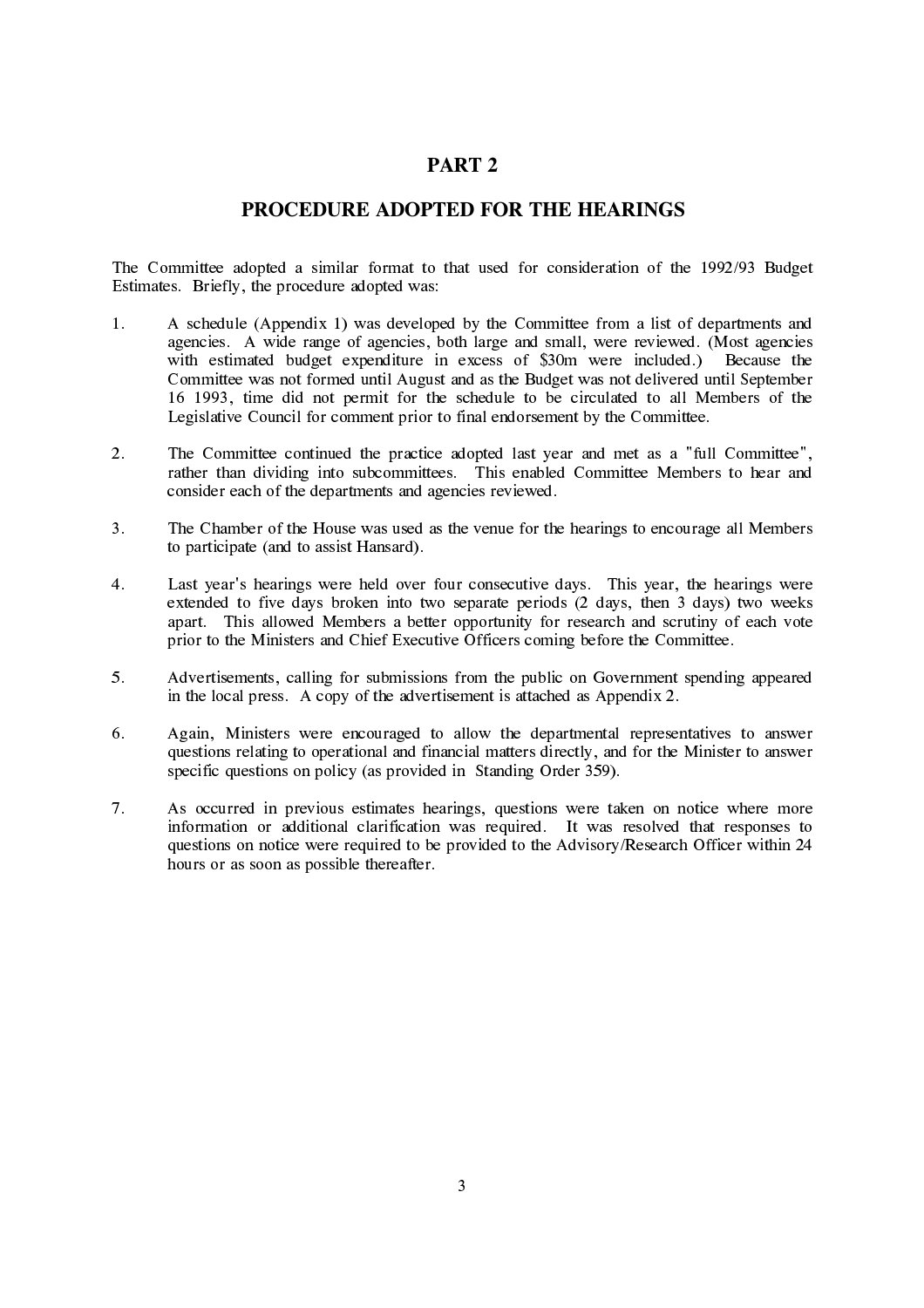#### PART<sub>3</sub>

#### **GENERAL COMMENTS AND OBSERVATIONS**

Overall the Committee feels that the hearings were successful and went smoothly. The following brief comments are for consideration next year.

- As a general rule the Chief Executive Officers and departmental representatives now seem  $1<sub>1</sub>$ familiar with the procedures adopted for the estimates hearings. They appear co-operative and open when responding to questions. However, next year consideration should be given to providing departmental representatives with an outline of procedures to be followed at the hearings. This will be of particular benefit to those departmental representatives who have not previously attended estimates hearings.
- $\overline{2}$ . The use of the Chamber of the House and the Committee meeting as a "full Committee" was successful. General attendance at hearings was good with an average of seven members being in attendance in addition to the Committee Members.
- $\overline{3}$ . Some difficulties were experienced with respect to questions on notice. These difficulties related to the delay in provision of answers to questions on notice and administrative difficulties with respect to "generic" questions asked of each department/agency either at the hearings or prior to the hearings. To avoid such difficulties in future years the Committee proposes to circulate clear guidelines to cover these issues. These guidelines will be made available to members in advance of the hearings.
- $\overline{4}$ . When questions are taken on notice, the time frame for the return of answers should be made clear to the Minister and the need for promptness in supplying answers should be stressed.
- With regard to supplementary questions, the Chairperson needs to insist that questions be  $5<sub>1</sub>$ directed through the Chair to avoid conversations between the questioner, the Minister and departmental officers.
- 6. Public response to advertisements placed in the West Australian and the Sunday Times was good, particularly when compared to previous years. In the coming months the Committee proposes to take the action it considers appropriate with respect to each submission.
- 7. The Committee should take into consideration "issues of the day" (eg. Mabo, wool market, workers compensation, juvenile justice etc.) when deciding which departments/agencies should be reviewed at the hearings.
- 8. When making the time allocation for those departments/agencies chosen for review next year, the Committee will be mindful of those departments/agencies reviewed this year for which the time allocated was insufficient.
- 9. Departments and agencies appearing before the Committee should anticipate that they will be required to explain any significant differences between actual figures as shown in the program statements for the previous year, and the figures shown in their annual reports for that year. Likewise, as departments and agencies change to accrual accounting, they should be in a position to explain changes in their annual reports and equate those changes to the program statements.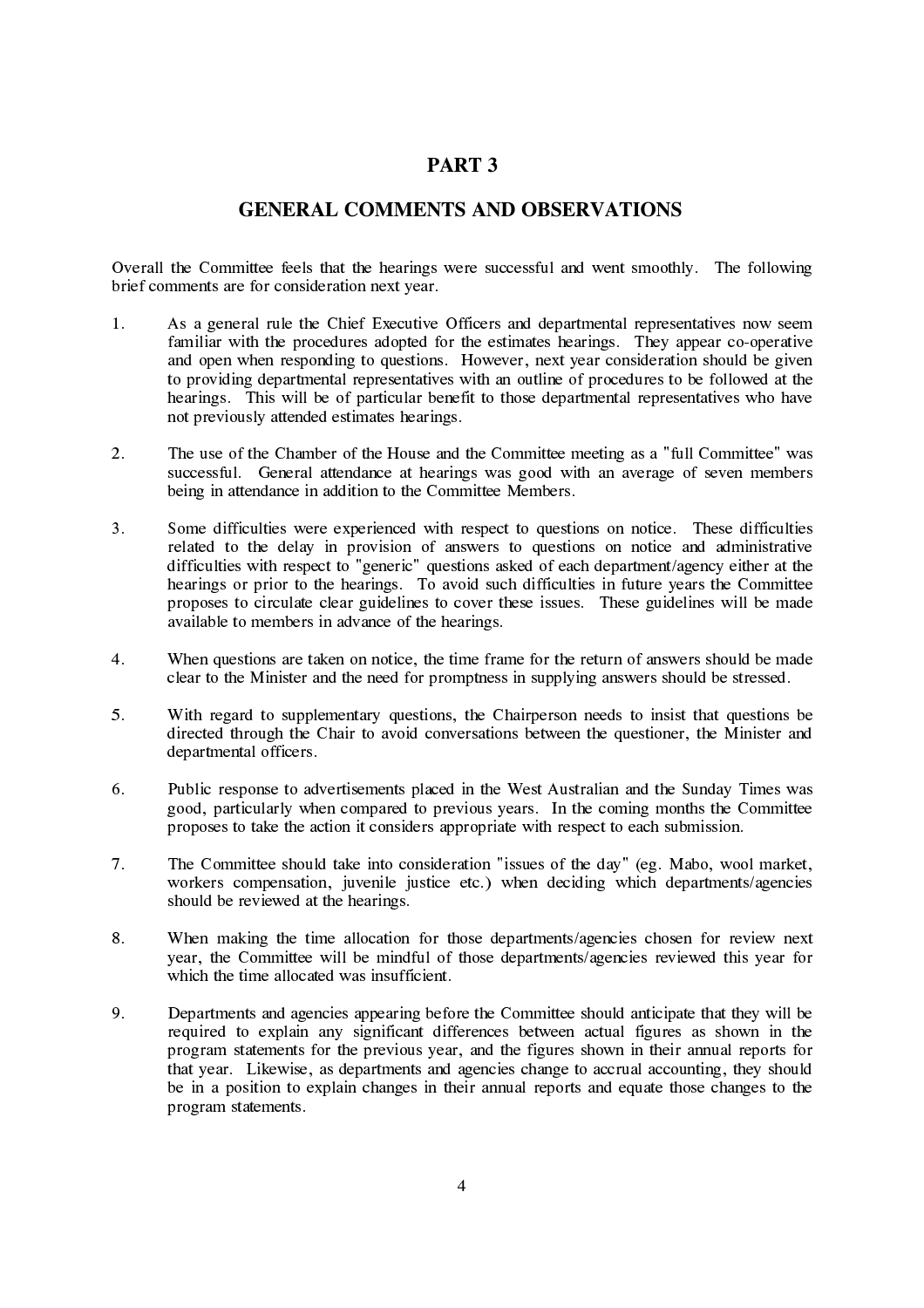### PART<sub>4</sub>

### **DEPARTMENTS AND AGENCIES REVIEWED - GENERAL COMMENTS**

Over the course of the 5 day program the Committee met with 53 separate departments and agencies. Brief comments of the major issues and subjects raised are outlined below. For further information refer to Hansard (Edition: Council Estimates Committee 29 September to 20 October 1993).

#### **WEDNESDAY, SEPTEMBER 29 1993**

Ministry of Premier and Cabinet (Hansard p1)

- There are two major new initiatives for the year, being the Graffiti Task Force and Aboriginal Social Justice Task Force.
- The Office of Public Sector Management has been transferred to the Ministry as well as certain overseas offices previously operated by the Department of State Services.
- \$1m has been allocated for Mabo co-ordination. This includes 2 FTEs, the balance relates to consulting fees and other costs.
- Thirty-five redeployees resulted from the restructure of the Ministry. It is expected that the majority of these redeployees will be placed in permanent positions during this financial year.

#### Parliament - Legislative Council (Hansard p8)

- The Council hopes to produce an annual report in the future.
- The President's entertainment allowance is \$12 000 and is used for entertaining local and overseas visitors to the Council. Although \$12 000 was allocated last year, only \$4 000 was spent.
- Staff travel expenses amounted to \$24 060 for the past financial year.  $\ddot{\phantom{a}}$
- The Department is now required to pay fringe benefits tax on parking provided to Members (excluding Ministers) and staff at the rate of approximately \$2.50 per day per person.
- Training is provided to Members and staff. A total of \$11 282 was spent on training last year. The Budget for this year is \$3 796.
- The Clerk requested Members to inform him of their training needs both generally and with respect to information technology.
- After a number of years of the need for refurbishment of the Parliament, a start was made by spending \$36 180 on the refurbishment of the President's and the northern corridors.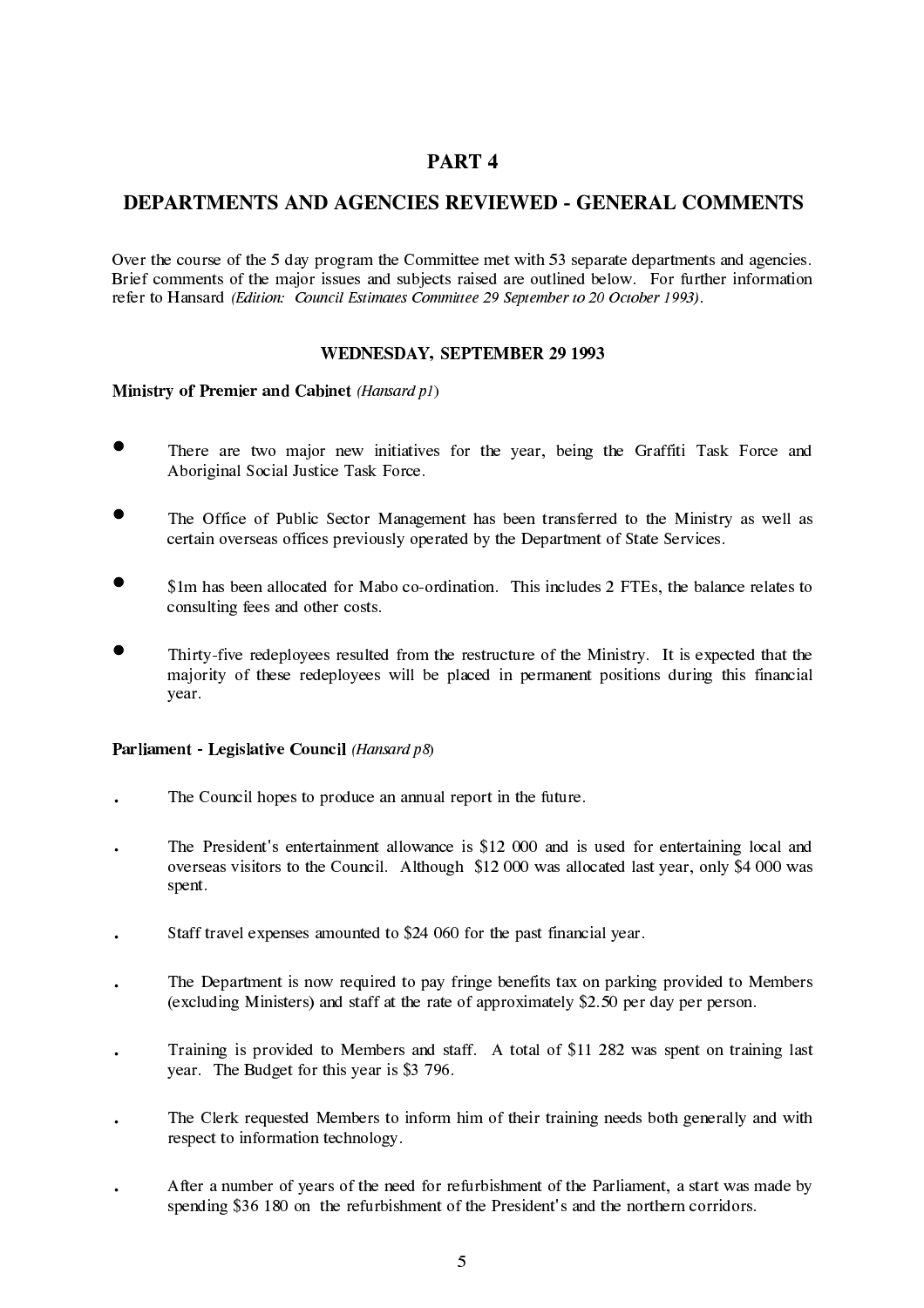#### **Bush Fires Board** (Hansard p14)

- Major issues for the coming year concern communications and the allocation of new radio frequencies, standards of fire cover development, equipment needs and training for volunteers.
- Some decentralisation has occurred to the eight country regions (Kimberley, Pilbara/Gascoyne, Central West, Swan, Central, South-West, Great Southern and Pastoral).
- Capital works for the year relate to the upgrade of the outer metropolitan Swan regional office (\$20 000) and Bandplan and communication upgrades (\$1 300 000).
- Subject to Cabinet approval, the Board proposes to embark on a \$20m fire fighting appliances upgrade over a 5 year period. The equipment will be substantially Western Australian made.
- The increase in plantations in the south west is causing concern because of the lack of local authority resources to maintain standard fire cover for new developments. The Board recognises the problem and is identifying the needs. It hopes to gain the co-operation of other resources which include those of the Department of Conservation and Land Management, Water Authority of Western Australia and private plantation owners.
- The provision of adequate protective clothing to volunteers by local authorities is a concern to the Board. The Board has adopted guidelines in this regard and is encouraging local authorities to adopt similar guidelines.

#### Department of Minerals and Energy (Hansard p19)

- The increase in the Budget relates to ongoing capital funding for the Chemistry Centre at Bentley. \$500 000 has been allocated for water exploration and a substantial amount has been set aside for upgrading the Tengraph (Tenement Graphics) computer system. This system enables on-line access by Mining Companies to the Department's records of ownership and status of mining tenements.
- A mines occupational safety review board has been established to review occupational safety  $\ddot{\phantom{a}}$ in the mining industry. It is anticipated that new legislation will be before Parliament by mid 1994.
- More mining activity is expected during 1993/94 but the Department does not expect to increase mining inspectorate staff. The policy of the Department is to place more onus on operators for maintaining safety. This is done through safety committees and a systems approach.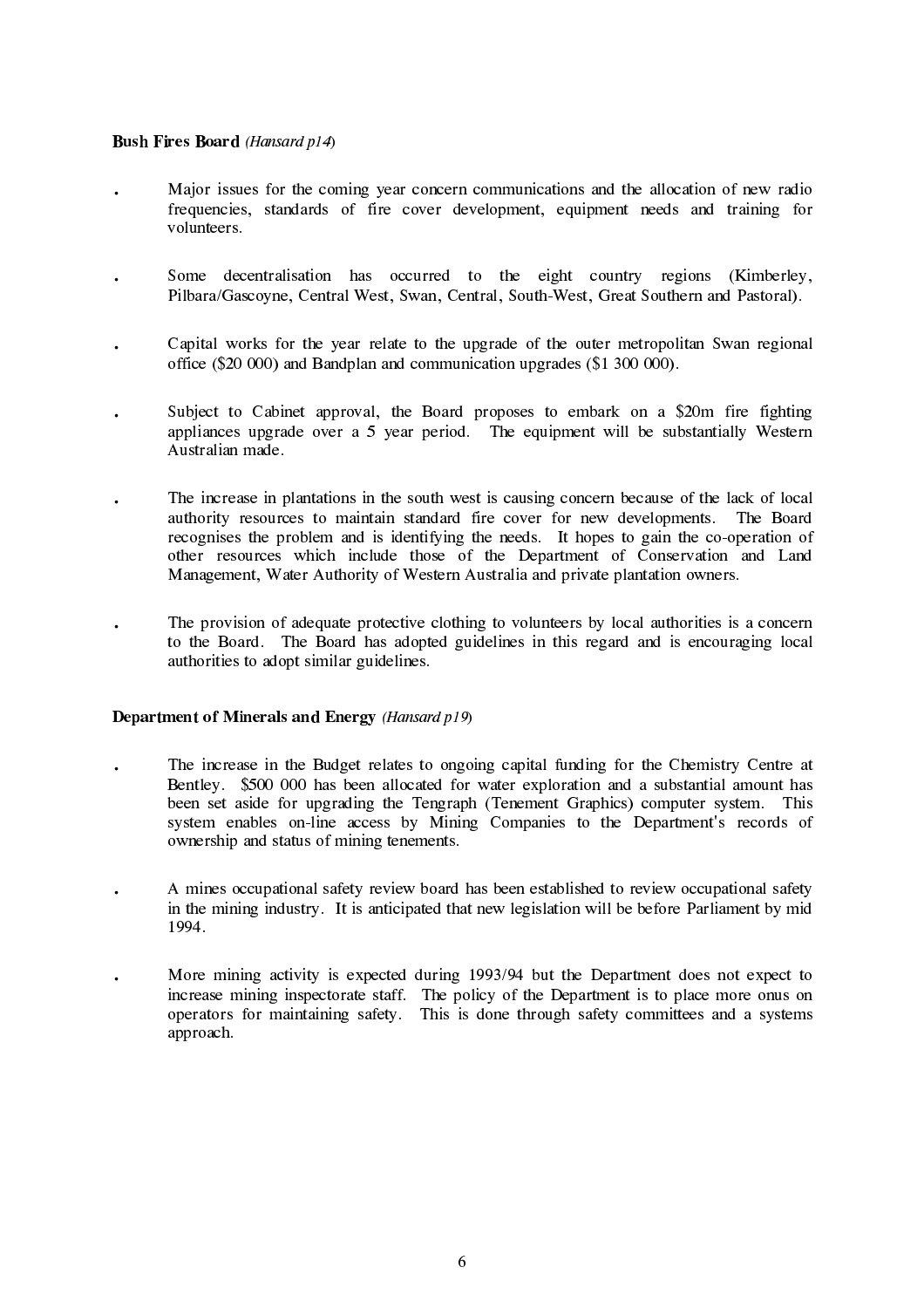#### Department of Land Administration - "DOLA" (Hansard p26)

- The Department's joint venture with the Vietnamese Government is still developing as a feasibility study on a project basis. (The project is being jointly funded by the State, the United Nations Development Program and the Vietnamese Government. The Vietnamese contribution is by the provision of services and not by capital outlay.) As yet, there is no return to the State.
- One of the Department's major planned achievements for 1992/93 is to assist the  $\ddot{\phantom{0}}$ Government in developing a strategy for the High Court's Mabo decision. However, no staff members are working full-time on this project and no specific funding provision has been made in the Budget.
- The Department's relocation to Midland is now complete. A 'shop-front' office has been retained in the Central Business District for receiving lodgements and servicing the conveyancing industry. Ten FTEs are deployed in this office.

#### **Department of Agriculture** (*Hansard p30*)

- It appears from the estimates that the expenditure for the Department will decrease significantly in the coming year. This is because much of the expected industry funding had not been determined by the time of the preparation of the Budget papers. The Budget includes only that industry funding which has been approved prior to the preparation of the Budget estimates. Actual funding will be considerably more.
- The industry funding pool has decreased but the Department's ability to compete for funds has improved and it is expected that overall industry funding levels will be maintained.
- Five new cereal varieties (3 wheat, 1 oat and 1 barley) are soon to be released to commercial growers. Each new cereal has significant attributes over existing varieties.
- \$176 000 is to be expended in testing the market for new apple varieties and superior stone fruit. The new apple varieties are Gala, Pink Lady and Sundowner.

#### **Agriculture Protection Board - "APB"** (Hansard p36)

- Three programs have impacted on the Board's operations over the past few years and will continue to do so in the coming years, these are:
	- co-operative work with the Western Australian Quarantine Inspection Service;
	- codling moth eradication program in Bridgetown; and
	- $\mathbf{r}$ Kochia weed eradication program.
- Concern was expressed by Members at the apparent ease that people can come into the State  $\ddot{\phantom{0}}$ without passing through the Northern Quarantine checkpoint. This Checkpoint is the joint responsibility of the APB and the Western Australian Quarantine Inspection Service.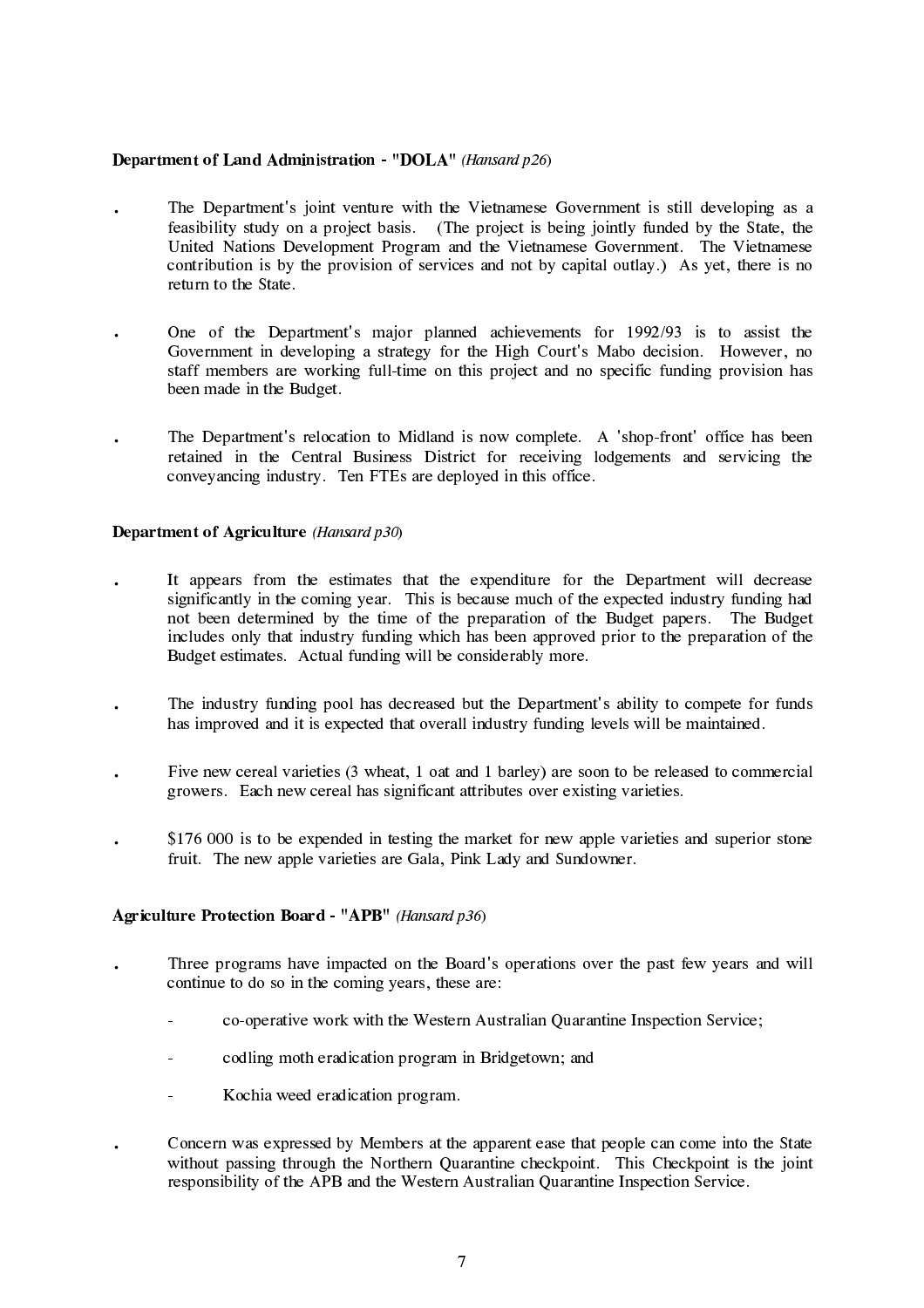#### **Fisheries Department** (Hansard p39)

- Major planned achievements for 1993/94 include:
	- refining specific management measures to control the exploitation of the rock lobster industry; and
	- introduction of a new Fisheries Act.
- Research on Big Bank fishing, north of the Abrolhos, is to continue.
- A trust account funded from monies raised from recreational fishing licenses is to be established and used to fund recreational fisheries management.

#### **Ministry of Education** (Hansard p46)

- The Ministry's Budget for the year has increased by 4.2% and includes provision for an extra 356 teachers.
- Western Australia is the only State in Australia with a growing student population.  $\ddot{\phantom{0}}$
- The full-time five year old program, which is a significant user of funds, will not be extended in 1993/94 Budget.
- Approximately 600 classrooms in the State are not being utilised (because they are located in areas where the numbers of school-age children have fallen significantly). The solution is to either bus children to those classrooms or close them down and use the assets realised to build new schools where children are located
- The Ministry is considering introducing a competitive tendering system for school bus contractors in country areas as a cost saving measure and to improve efficiency.
- The Budget papers show capital works expenditure of \$91m for 1993/94. However, when the secondary refurbishment element, the low interest loan for non-government schools and works payable from the insurance fund (these three items were not included in the Ministry's Budget in previous years) are excluded, the capital works program for 1993/94 is actually \$75m.
- No separate allocation has been made in this year's Budget for the asbestos roof encasement program. Any necessary work will be funded from the \$500 000 contingency vote.
- Major planned achievements for 1993/94 includes the transition of two metropolitan high schools (Cyril Jackson and North Lake) to senior campus status.
- The Government has decided to establish an office of non-government education but has not yet finalised details of how this office will be organised. It will, however, be cost neutral.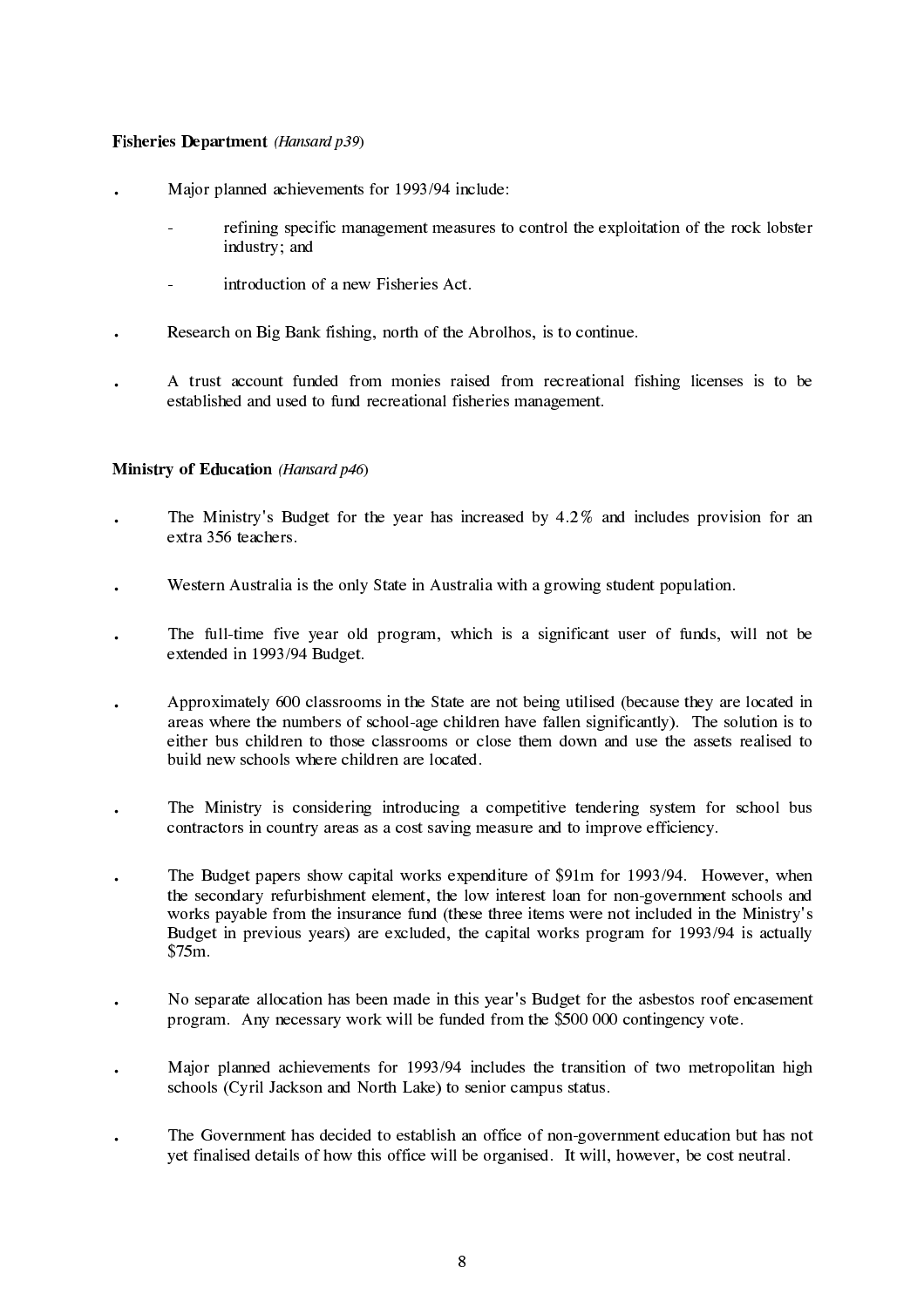#### Ministry of Justice (Hansard p67)

- Three principles stand behind the formation of the new Ministry:
	- the co-ordination of agencies which need to work together more closely than in the past;
	- the focusing on an increased customer base to the community so as to improve the delivery of justice to such groups as victims, women and aboriginal people; and
	- the provision of increased opportunity for efficiencies, particularly in the support areas of corporate services. The expected savings are not as yet apparent.
- The Ministry has only recently been established and is therefore still developing its strategies.
- Juvenile justice community-based offices will be reduced to 16 locations in the country. The Department for Community Development previously covered 32 locations. Sessional workers will be used to cover those locations previously covered by the Department of Community Development (and which do not now have a full-time officer).
- Victims' services are to be expanded particularly with regard to ensuring that victims have the opportunity to express their views to the Courts and the Parole Board. Legislative initiatives are also planned to establish victims' rights. The formation of a Victims Advisory Committee is proposed.
- The Ministry is working at reducing the imbalance of Aboriginal prisoners in the prison system by a number of strategies, including a program of community detention by Aboriginal communities.
- A study is being undertaken for the development of a brief for the replacement of both the Riverbank and Longmore juvenile detention complexes.
- A 'user-pay system' for charging Government departments/agencies for work done on their behalf by the Crown Solicitor's Office is to be introduced.

#### Office of the Director of Public Prosecutions - "DPP" (Hansard p80)

- All prosecutorial staff transferred from the former Crown Law Department are now directly responsible to DPP and have no residual responsibility to the Crown Solicitor's Office. Thirteen staff were transferred (11 legal officers and 2 administration officers).
- The increase in revenue (from \$190 000 to \$500 000) is to be derived from the Crimes (Confiscation of Profits) Act 1988 and the Misuse of Drugs Act 1981.
- Information technology has been introduced to assist the Office in maintaining control over  $\ddot{\phantom{0}}$ core work. This is working efficiently. Technology is being extended to enhance the information available to prosecutorial staff and to match the computer assisted litigation support at the disposal of defendants.
- The Office has adopted policy that no case should be briefed outside the Office because of  $\ddot{\phantom{0}}$ difficulty. Only the overflow of work should be briefed.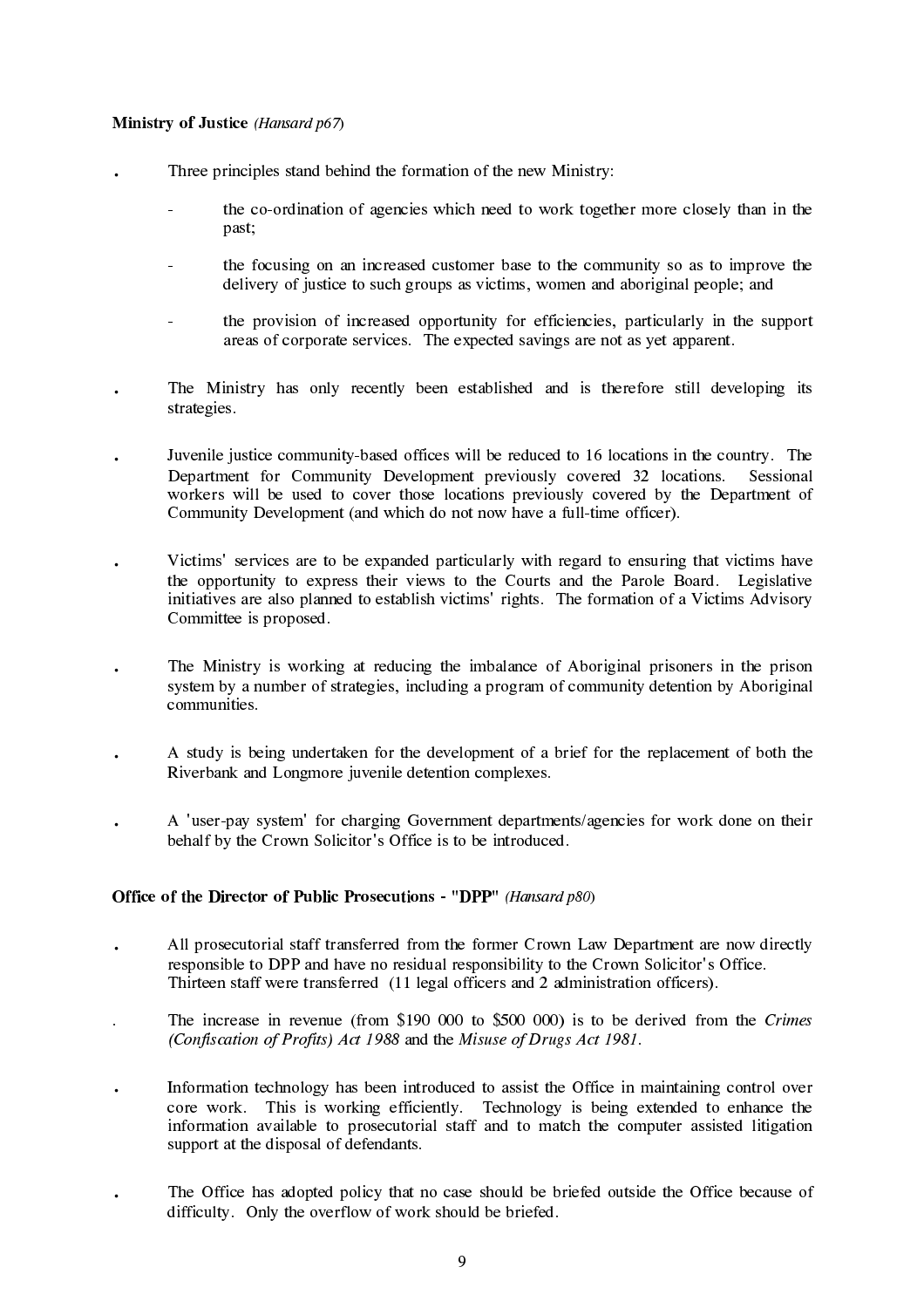#### Department of Occupational Health, Safety and Welfare - "DOHSWA" (Hansard p84)

- FTEs have been reduced to 195. Reductions in FTEs have occurred over a number of years as a result of structural efficiency measures. The main measures introduced are:
	- by access to worker's compensation data, the Department can identify trends in injury and disease and can therefore utilise its resources more effectively;
	- the abolition of the anachronistic workplace and construction site licensing provisions; and
	- the inspection of plant and equipment has been rationalised so that there is now a requirement to inspect only 3 000 to 5 000 items of plant regularly. (Prior to 1989/90, 33 000 items were inspected regularly).
- Of Western Australia's 20 000 employers, 200 (or  $1\%$ ) account for 45% of lost time injuries  $\bullet$ and 500 (or  $5\%$ ) account for  $58\%$ .
- Manual handling injuries is one of six priority areas identified by the Occupational Health, Safety and Welfare Commission for attention over the next 4 years. The Department is therefore devoting resources to promote the prevention of these types of injuries (which particularly affect women).
- A code of practice to prevent manual handling industries is now in place rather than specific  $\ddot{\phantom{0}}$ regulations. The effectiveness of this new approach will be evaluated in due course.
- The reduction in work place injuries has not, as yet, resulted in comparable savings in dollar terms because of the high cost of administering the workers' compensation system. It is hoped that savings will be reflected in future years.
- A significant reduction has occurred in the rate of lost time for injury and disease. Unofficial figures show that a reduction of  $21\%$  has been achieved over the past 4 years.
- National figures do not exist that allow the proper comparison of Western Australia to other States with respect to work place injuries.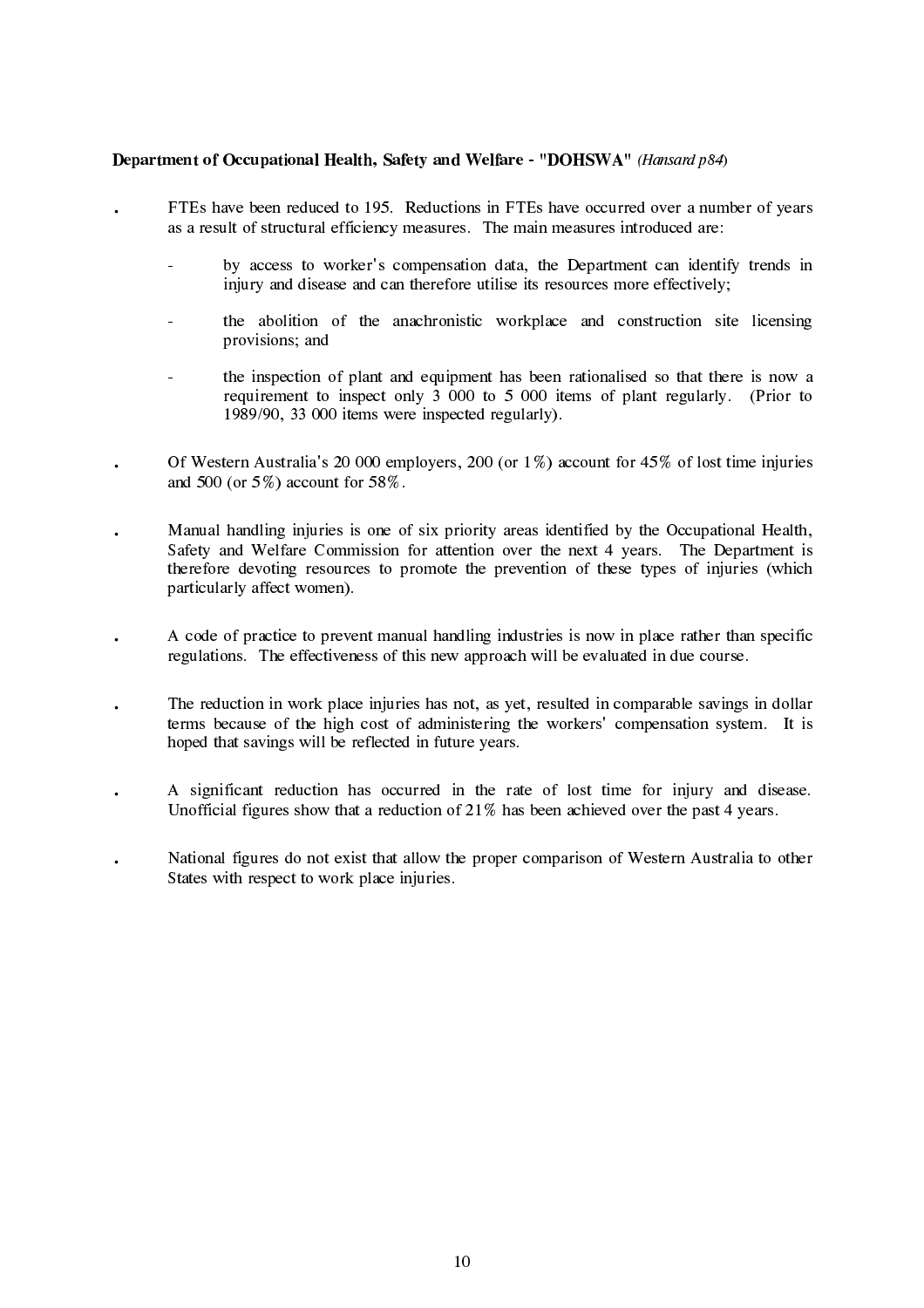#### THURSDAY, SEPTEMBER 30 1993

#### **Department of Employment, Vocational Education and Training - "DEVET"** (Hansard p90)

- With the establishment of the Australian National Training Authority, the State must  $\ddot{\phantom{a}}$ maintain its funding in real terms if it is to attract commensurate Federal funding.
- Funds have been allocated for the purchase of land for a TAFE college in the Mandurah area.
- Programs for the long term unemployed are entirely funded by the Commonwealth. Some programs are aimed at those who have been unemployed for not less than 6 months and some for those unemployed for not less than 12 months.
- DEVET is looking to develop the Fleet Street Mariculture Centre at Fremantle on the basis of the significant contributions that are being made by industry.
- In taking vocational training to regional areas such as the Kimberley and central wheat belt, DEVET is developing and upgrading smaller centres in a number of locations. (This is in contrast to the traditional metropolitan strategy of building large centres). A complimentary strategy is the development of telecentres as part of video conference networking.

#### Country High Schools Hostel Authority (Hansard p99)

- The Act establishing the Authority is to be amended to change the way in which it relates to the hostels and to enable the Authority to build and operate hostels in the metropolitan area.
- The current fee for students at all the Authority's hostels is \$4 900 per annum.
- The Authority currently has 14 buses spread amongst its 8 hostels. The buses are generally replaced on a 5 year program.
- Consideration is being given by the Government to allow those hostels that operate at a surplus to become financially autonomous and retain operating surpluses. However, this is a contentious issue and the present view is that surpluses should be used to subsidise the hostels that operate at a deficiency.

#### **Recreation Camps and Reserves Board (Hansard p103)**

The Board has 11 camps under its control: Ern Halliday (Sorrento); Noalimba (Bateman); Point Walter: Bickley: Tone River (Maniimup): Myalup Pines (just north of Bunbury): Wellington Mills; Lewana (Bridgetown); Woodman Point; Point Peron (Cape Peron) and Quaranup. All camps are operated by the Board, with the exception of Quaranup which is leased to independent managers.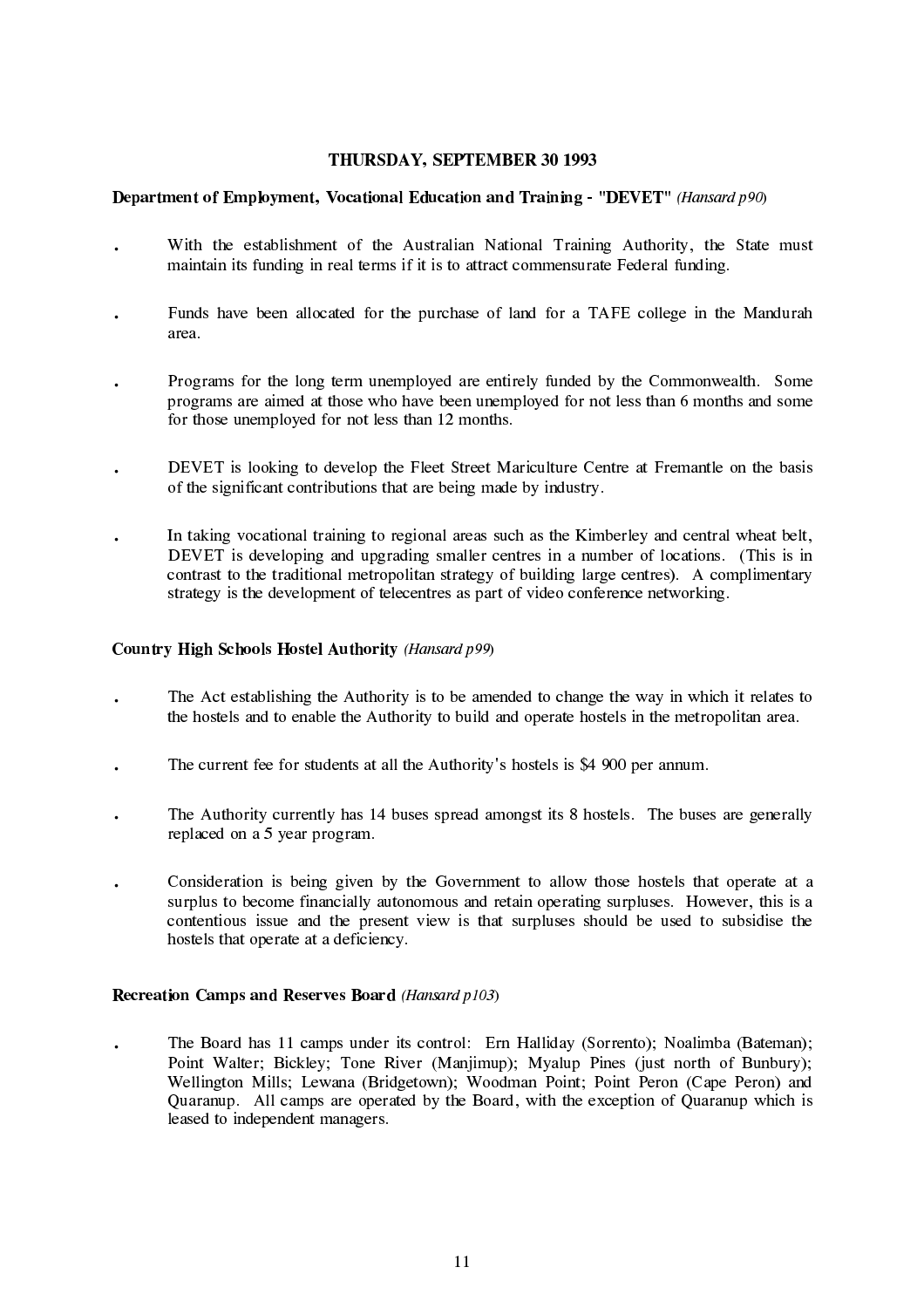The Board has leased Camp Quaranup recently and is currently looking at all other camps as part of a marketing plan to establish the Government's role and the best way of ensuring that camps are made available to the community. It is expected that a submission will be made to Government by the end of the year.

#### Ministry of Sport and Recreation (Hansard p105)

- Four new FTEs have been funded by the Commonwealth for the Aboriginal sport and  $\ddot{\phantom{0}}$ recreation program.
- A reduction of approximately  $5\%$  in funding this year should not have a significant impact on the Ministry's service delivery.
- At this stage, there are no proposals before the Ministry to reduce staffing in regional offices.
- The Ministry regards links with South East Asia as important and a co-operation agreement has been signed with seven countries. However, there is no planned major increase in funding in this area.

#### Western Australian Sports Centre Trust (Hansard p113)

- The fall in the Trust's FTEs of 22 is due to casual staff. Estimates of FTEs do not include casual staff. Depending on events held during the year, FTEs could well increase to a figure similar to the previous year.
- A reduction in the Trust's revenue for the year is estimated at approximately \$41 000 (or  $3\%$ )  $-4\%$ ).
- The Landfill Gas program is reaching the stage of final agreement. It is hoped to have Landfill Gas to the Superdrome by early 1994 with the electrical generation plant in operation by March/April 1994.
- There are no major sporting events planned for the Superdrome for 1993/94.
- As a way of increasing revenue, the Trust is looking at increasing usage of its facilities for  $\ddot{\phantom{a}}$ non-sport activities.

#### **Department for Community Development - "DCD"** (Hansard p115)

- The Department is considering an upgrade in the staff requirements of the Adoptions Branch with the advent of the new adoptions legislation.
- The 1993/94 Department's Budget is difficult to compare with the 1992/93 Budget because  $\ddot{\phantom{0}}$ "Office of the Family" has been integrated into the Family and Community Support Division and its Budget is now incorporated into the Department's overall Budget.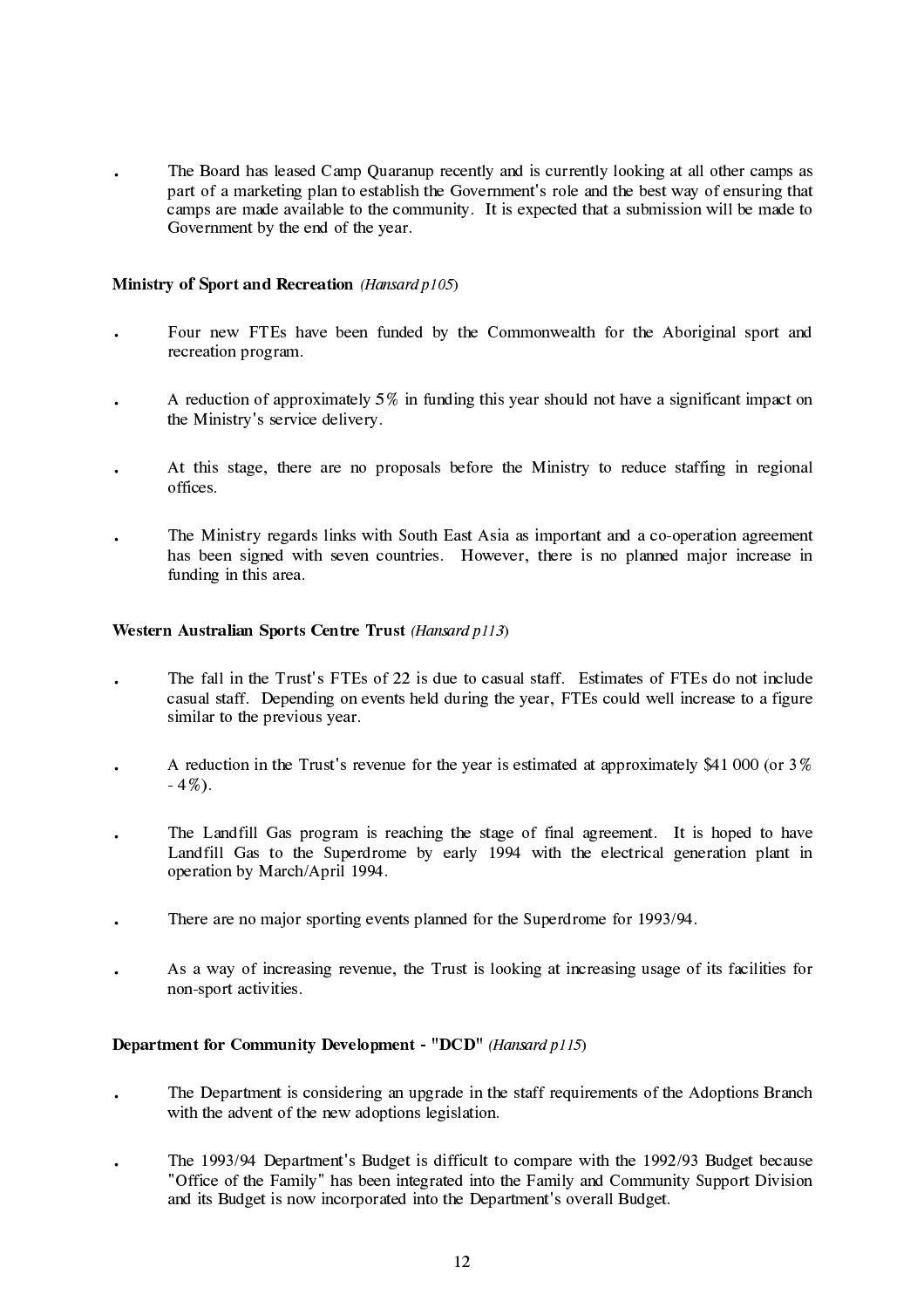- The previous emergency financial assistance program operated by the Department has been abolished and replaced with the family crisis program. Funds to the new program are allocated on a monthly basis (rather than on a six-monthly basis as was the case for the replaced system) so as to give continuity to the program.
- The policy has been adopted to devolve more decision making to regional offices.
- The Department is currently working with the Ministry of Education to develop a set of protocols to assist in identifying children who are being subjected to sexual abuse.
- \$333 000 has been allocated in the Budget to six community groups to provide child sexual abuse treatment programs. A further \$39 000 has been allocated for implementation of treatment for homeless young people who have been sexually abused.
- Youth programs have received an increase in funding of \$208 000 and there has been no reduction in any of the on-going youth service provider grants.
- The Department regards the continuance of its policy in providing for preventative programs as essential, if the increase in the demand for the support services it provides is to be stemmed.

#### Office of Seniors' Interests - "OSI" (Hansard p125)

- The review of the Seniors' Card has been completed and the evaluations will be discussed with the Minister in the near future.
- The Office is having ongoing negotiations with other States for reciprocity with Seniors' Card holders - relating mainly to transport concessions.
- Western Australia has more Seniors' Card concessions than in any other State.
- The Budget provided funding to enable the continuance of the Seniors' Information and Referral Service.
- The Seniors' Advisory Council has not been reappointed and the Minister is considering its future.
- The Office is looking at ways of stimulating local research into both cause and effect of dementia and Alzheimer's disease. Such research would include basic medical research as well as research on the social impact on carers.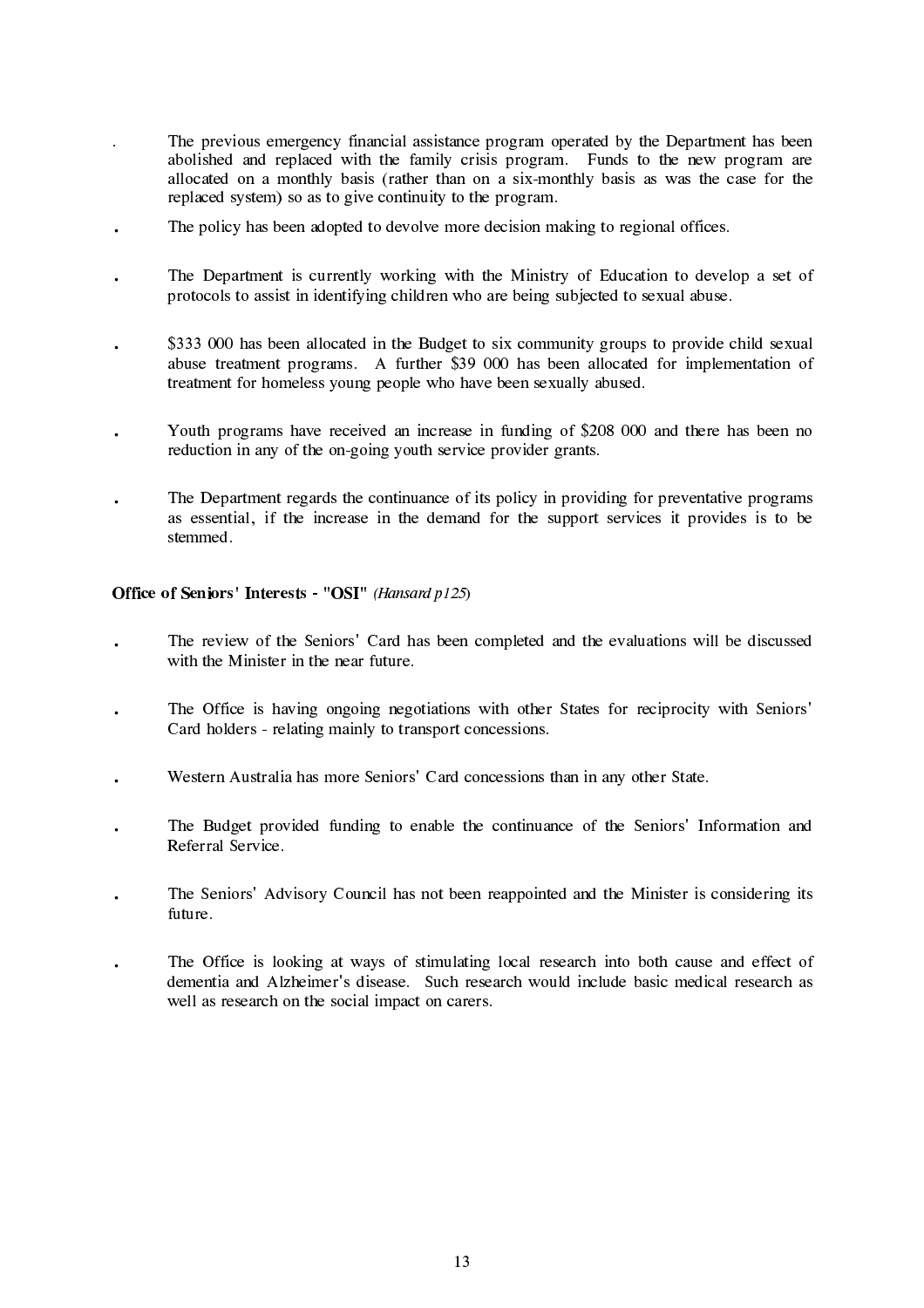#### **Department of Local Government** (Hansard p128)

- A local government professional development committee has been established to examine and promote education and training of local government staff and councillors.
- The Department has assisted the Cocos and Christmas Islands in the establishment of their local government systems. This will involve the Department in an on-going role because the Islands have adopted Western Australian local government laws.
- The Caravan Parks Bill will be introduced in the near future. The purpose of the Bill is to consolidate legislation for the control of caravan parks in a manner which reflects modern practices. It is the result of a Government enquiry into the industry and will address such issues as long term residency and the use of mobile homes in caravan parks.

#### **Bunbury Port Authority (Hansard p133)**

- The Authority is outside the scope of the Committee for the estimates hearings. The Minister agreed that questions would be answered on a voluntary basis.
- As from October 19 1992 the integrated port labour force agreement was introduced. All employees have now been brought under the umbrella of one union which avoids demarcation problems and allows the Authority more flexibility.
- The Authority is reviewing its port boundaries to ascertain those areas presently under its control which are not required for port operations.
- The inner harbour is being dredged. No time frame has been set for the development of the  $\ddot{\phantom{a}}$ outer harbour.

#### Police Department (Hansard p136)

- The Department is considering the deployment of mounted patrols (from its existing resources) to various country towns on an "as needed" basis.
- A major achievement for 1992/93 was the conduct of a cross-cultural awareness training program. During the year, 1 800 officers from throughout the State undertook the program. This program was a post academy course designed to increase awareness and understanding of Aboriginal culture and the problems affecting Aboriginal people.
- The Department proposes to establish a canine section (with 2 dogs) in 1993/94 for narcotic  $\ddot{\phantom{0}}$ detection and general police purposes.
- The Department is negotiating with the Commonwealth Government for the acquisition of an  $\ddot{\phantom{a}}$ aircraft under a proceeds of crime arrangement. This aircraft is currently in the possession of the Department.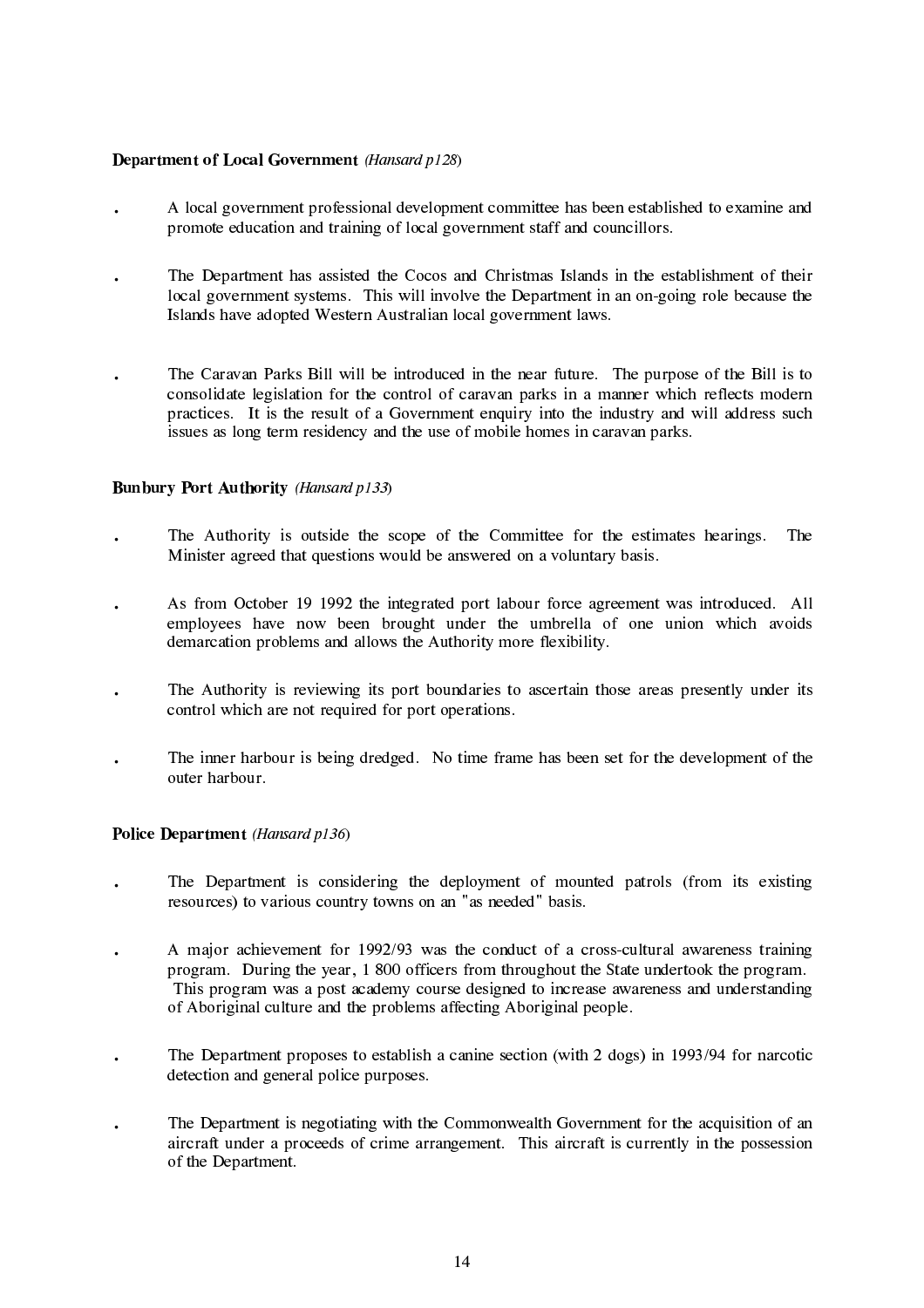- Video facilities to record police interviews have now been installed in 38 of the 44 CIB offices. Such facilities will be installed in the remaining offices in 1993/94. They will also be installed in other selected areas such as major traffic accident offices.
- The Minister has not vet finalised his decisions relating to the establishment of a permanent police board.
- The corporate services section increased from 274 FTEs to 335, as a result of the police reform package introduced in March this year.

#### MONDAY, OCTOBER 18 1993

#### Health Department (Hansard p147)

- Concerns were expressed by Members and the Minister at the number and the treatment of nursing home type patients in country hospitals. A pilot program is being developed at Ayon Valley for the provision of appropriate accommodation for permanent care hospital patients. The program needs the support of the Commonwealth and will be shown to the Federal Minister for Health as soon as the opportunity arises.
- The continuing care program has received an increase in funding of approximately \$9m of which \$7.8m is in respect of new programs. These primarily relate to the provision of basic support services to enable frail aged and the disabled to remain living in their own homes. The focus will be on projects which provide home help, home nursing, respite care, home maintenance, and meals delivery and transport.
- There are no ethnic specific programs within the continuing care program. However, the  $\ddot{\phantom{0}}$ Department attempts to provide ethnic health workers and interpreters to ensure the cultural appropriateness of all services provided to patients.
- A new hospital is planned for Bunbury. \$2.5m has been allocated towards this project in the 1993/94 Budget.
- There are no major cash management problems with respect to public hospitals in Western Australia (as highlighted in the ICAC report into public hospitals in New South Wales). This is largely because of the provisions of the Financial Administration and Audit Act 1985 which apply in Western Australia.
- The Minister explained that difficulties were experienced in framing the Budget because the  $\ddot{\phantom{0}}$ Commonwealth set health priorities which did not necessarily coincide with the priorities of the State. Commonwealth funding is often subject to conditions as well as requirements that Commonwealth funds must be matched, at least in part, by the State.
- The Department is in the process of considering the implications of the McCarrey Report.  $\ddot{\phantom{0}}$ Privatisation or price contestability of pathology services presents particular problems.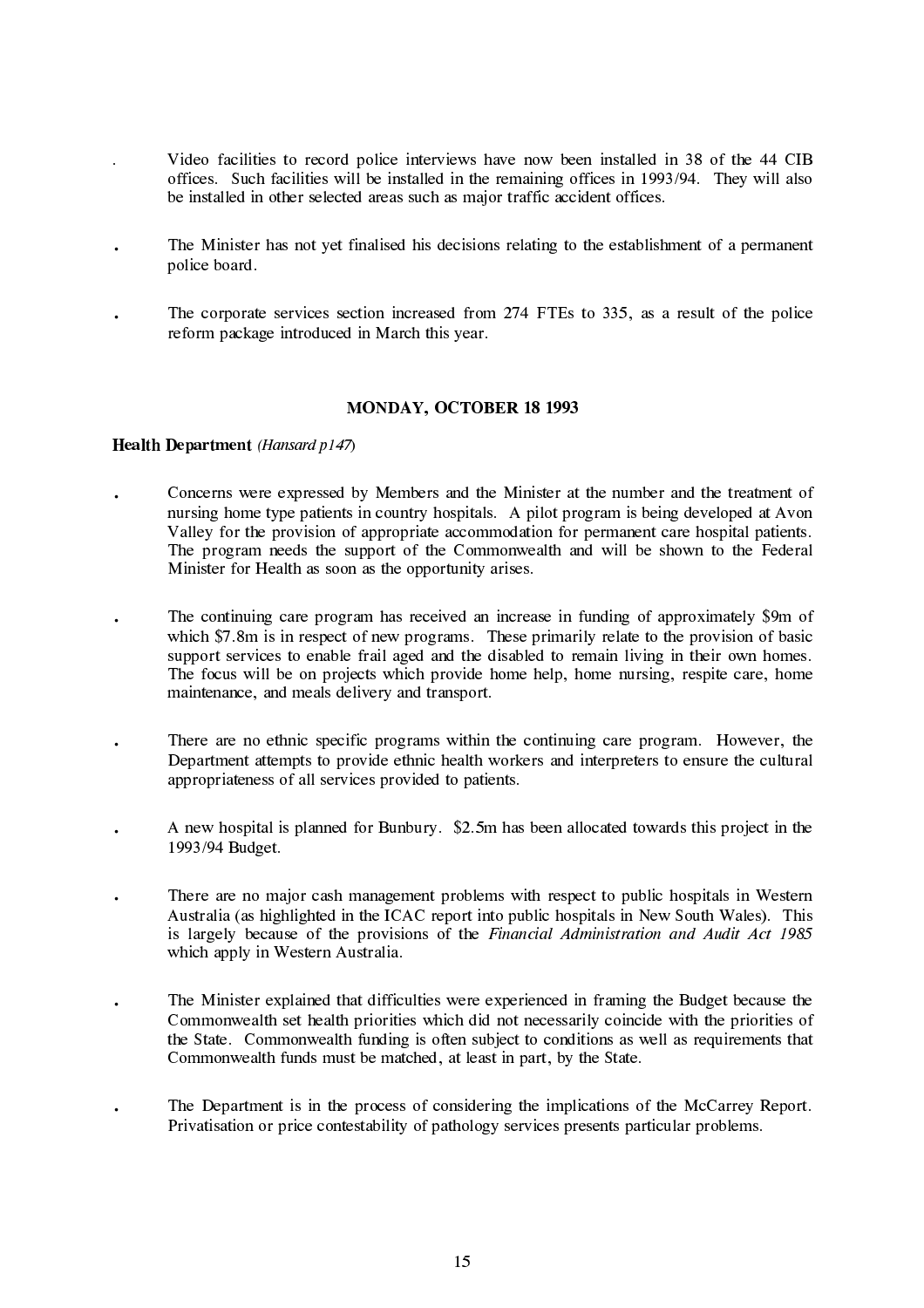#### Authority for Intellectually Handicapped Persons and Bureau for Disability Services (Hansard p167)

- Divisions 84 and 85 were dealt with together. There is legislation (The Disability Services Bill) before the House to unite the Authority and the Bureau.
- The increase in FTEs (from 1 585 to 1 616) is a result of the full year's operation of the school age therapy services program.
- No funds have been allocated for housing in the current Budget. This program is conducted on a triennial basis and is funded by non-government sector funds.
- The decision has been made to close the Bradford Hostel in the Medina-Calista area. Myoora Hostel in the Pyrton complex at Eden Hill has been closed. The Authority plans to also close the Pindarra and Carramar Hostels in that complex but the time frame for the implementation of this decision has not yet been set.
- The Authority and the Bureau are continuing the process of deinstitutionalising people within  $\overline{a}$ their care. Accordingly, more resources are being allocated to family and community care support services. The cost of family care services is estimated to be approximately twothirds of the cost of hostel care.
- The Social Advantage package which includes such programs as school age therapy and individual and family support grants is continuing.

#### Government Employees' Housing Authority - "GEHA" (Hansard p175)

- The total estimated expenditure of GEHA for the current year is approximately \$35m of  $\ddot{\phantom{0}}$ which approximately \$21m is funded from the Consolidated Fund and the balance primarily from rental income.
- The debt of GEHA is estimated at \$176m for the acquisition of houses and units. The servicing of this debt costs \$21.590m. Approximately 90% of properties acquired by GEHA are new constructions.
- A major planned achievement for 1993/94 is to sell (to government employees) 50 existing  $\ddot{\phantom{a}}$ Authority houses. The sale proceeds will be used to finance the purchase of 30 new houses. A further 20 will be acquired from borrowings.
- Approximately 20 houses are to be sold in the Bunbury/Mandurah area for an expected average sale return of between  $$65,000 - $70,000$ .
- GEHA increased rents by 3.5% in 1993. This will generate an extra \$350 000 in revenue.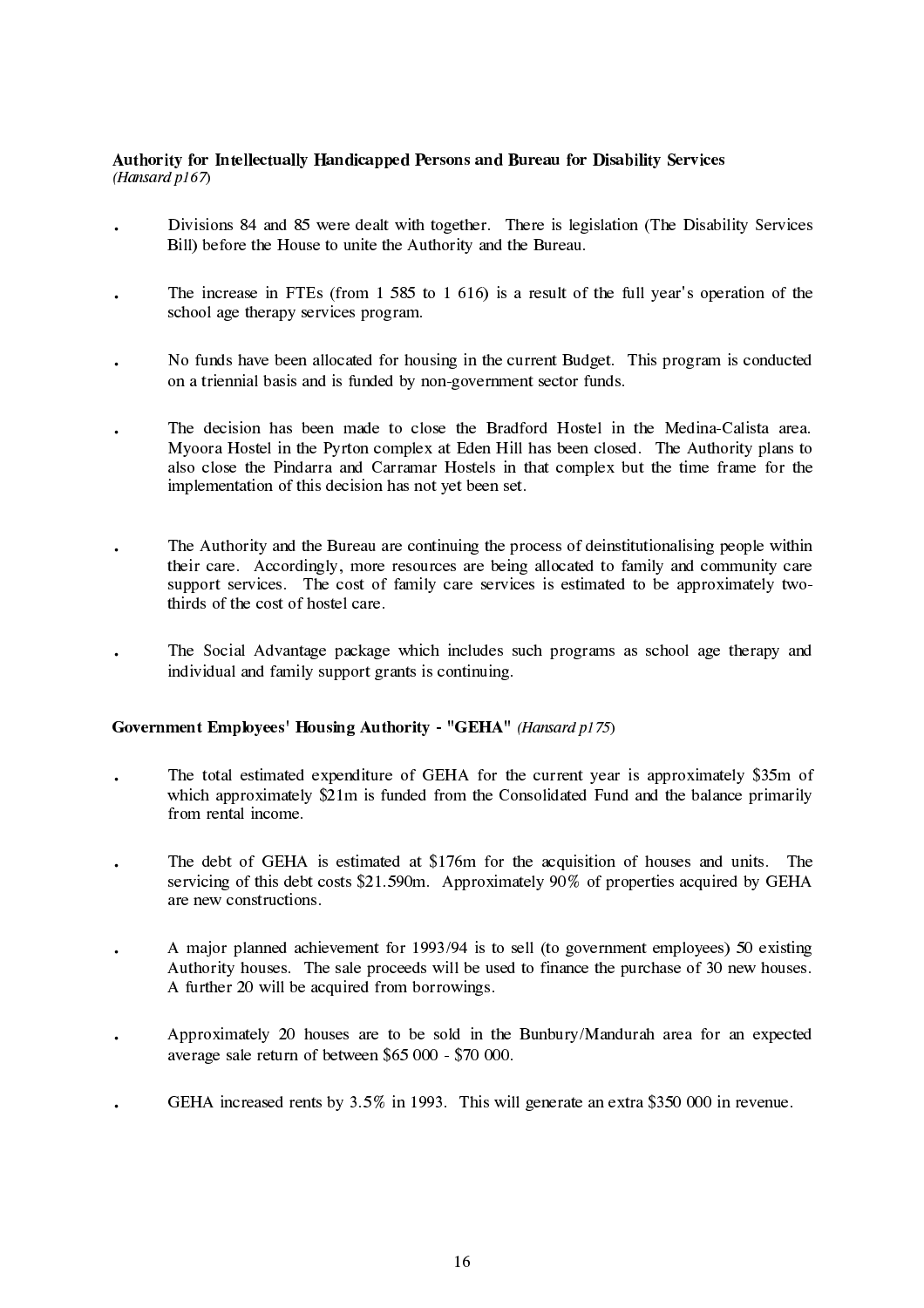#### Department of Infrastructure and Government Assets - "DIGA" (Hansard p181)

- The increase in rental costs for Government accommodation relates mainly to offices vacated by the Department of Land Administration on its transfer to Midland. At the time of the transfer, the Department was leasing a number of properties for which the lease had not yet expired.
- The Ministry of Justice is being consolidated in Westralia Square.
- It is proposed that the Fisheries Department will relocate in 1993/94 to the May Holman Centre.
- The Distance Education Office may relocate in 1993/94 but the final decision has not yet been made.

#### **Office of Racing and Gaming (Hansard p185)**

- A committee has been established to review the liquor industry and its terms of reference have been published.
- The financial inspection section of the Office will continue to concentrate on liquor licence fee evasion.
- The Office is providing 10 gaming inspectors for the Christmas Island Casino.  $A11$ inspectors will be permanently appointed to the Island.
- Legislation controlling off-course betting, bookmaker betting and on-course betting is being  $\bullet$ reviewed with a view to consolidating control into one body.
- Other legislation is also being reviewed. For example, consideration is being given to the question of whether the control of the distribution of TAB funds should be transferred from the Totalisator Agency Board Betting Act 1960 to the Racecourse Development Act 1976.
- PubTabs are increasing. There is no set policy on the issue of PubTab licenses, each case is dealt with on the merits.

#### Department of Conservation and Land Management - "CALM" (Hansard p192)

- The reduction of expenditure in the current Budget on national park estates should not have  $\ddot{\phantom{a}}$ any detrimental impact on park management. Funding reductions are expected to be made good by increases in revenue from the 'user-pay' principle and business sector sponsorships as well as assistance received from voluntary community support.
- The fox eradication program has been successful and will be expanded this year. However,  $\ddot{\phantom{0}}$ not a great deal of progress has been made with cat control. The Department has launched a major research program to determine the type of baits that cats will take.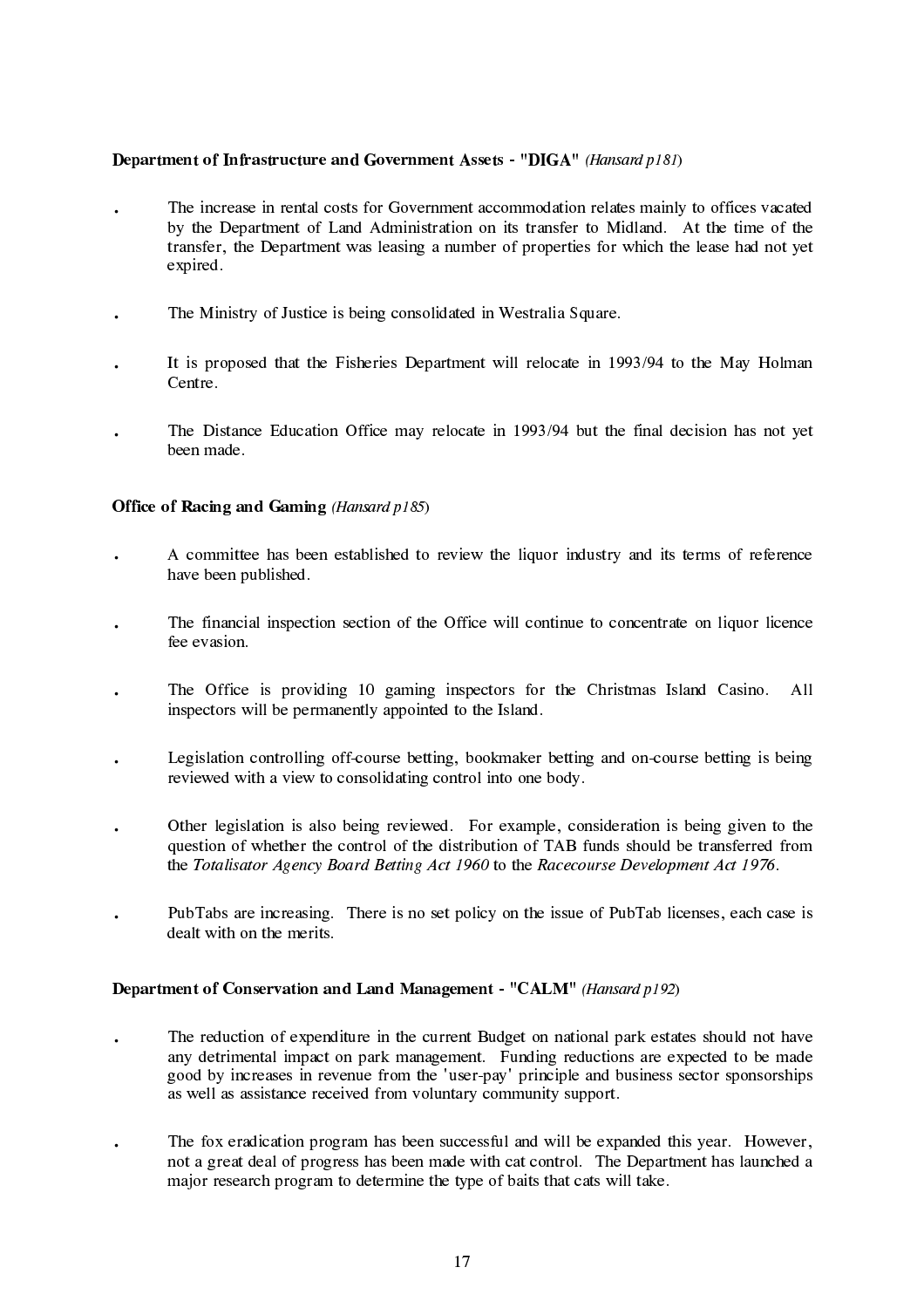- The Department has a large nursery based in Manjimup which will produce 18 000 000 trees this year. Because of concerns from the private sector, particularly small nurseries, the Department has adopted the policy that it will not compete with the private sector for small orders
- Tree planting projects, particularly large projects, are run as separate business units fully responsible for costs and returns from each project. Returns include the earning of a profit.
- Legislation is to be introduced to protect intellectual property rights with respect to medical discoveries associated with the State's plant species.

#### Environmental Protection Authority - "EPA" (Hansard p197)

- The Authority's vote was reduced \$240 000. There will, however, be only a small reduction in the Authority's commitment to research.
- The environmental management of waterways has been transferred to the Waterways Commission.
- The Department of Infrastructure and Government Assets negotiated a saving in rental costs of \$270 000 in respect of the Authority's offices at Westralia Square.
- Revenue from taxes and licences has fallen by 19.6% as a result of a change in policy in the issuing of licenses. Licenses are now issued for up to a three year period where the licensee demonstrates that the same industrial process in being maintained. This change was designed to increase the productivity of the Authority.
- The introduction of backventing regulations is proposed for petrol stations. The regulations  $\ddot{\phantom{0}}$ will cover both backventing in respect of the filling of station tanks and the refilling of vehicle tanks

#### Kings' Park Board (Hansard p200)

- Revenue only appears to have fallen because external research grant income was not known at the time the Budget was prepared. As a matter of Treasury policy, no estimate was made for this type of funding. It is expected that there will not be any significant fall in this source of funds.
- The restaurant development should be completed by November 1993, at a building cost of  $\bullet$ approximately \$5.8m. The fit-out cost of \$2m will be paid by the initial lessee of the restaurant.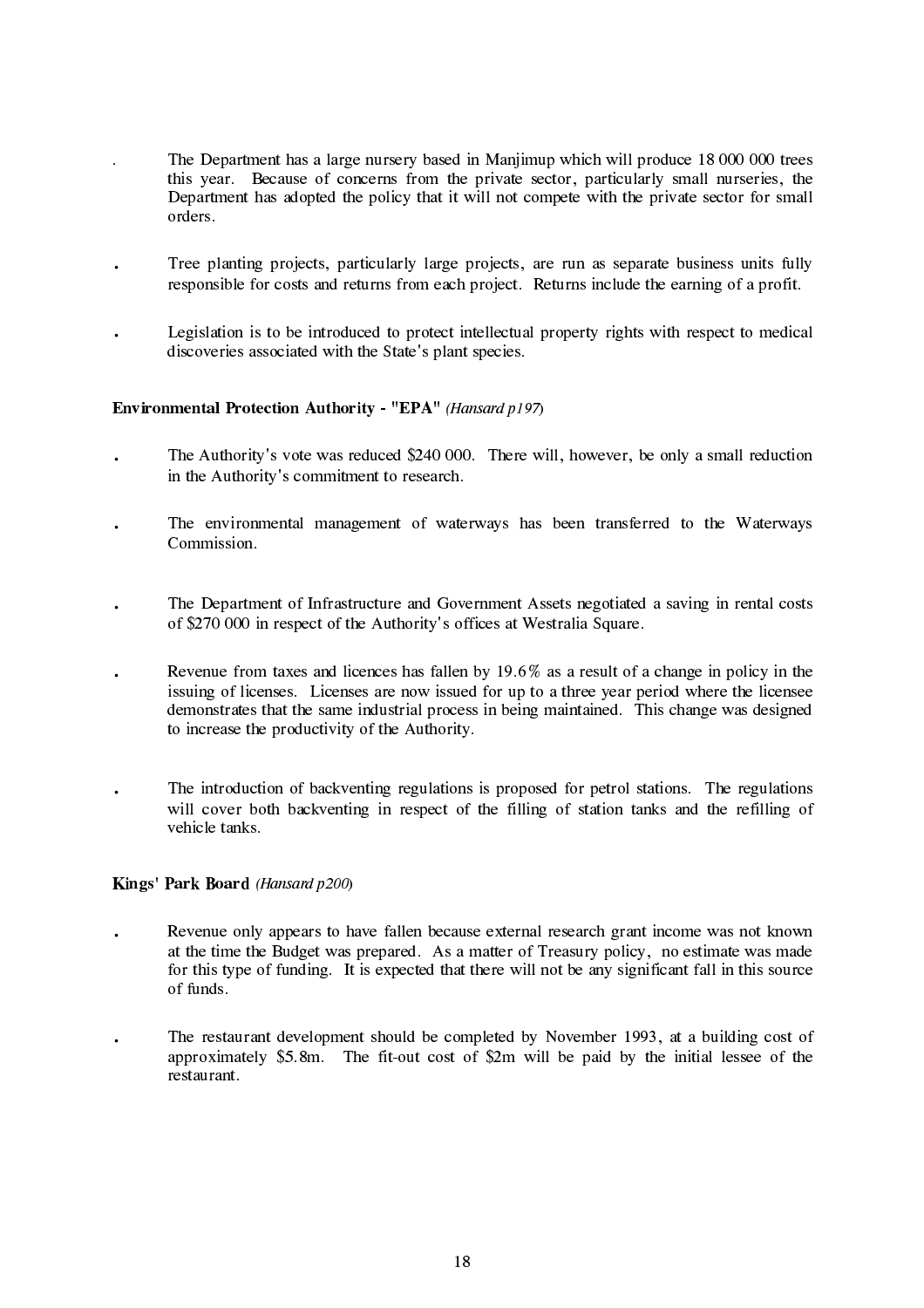#### South West Development Authority - "SWDA" (Hansard p204)

- The Authority has taken steps to control the level of its debt. For the past few years, annual increases have been comparatively small.
- Five FTEs have been transferred to the Peel Development Authority which took over the management of a significant project from SWDA. A further reduction of 4 FTEs resulted from the closure of the Office of the Minister for the South West.
- The Authority has received a grant to initiate a research and development study on the needs of the aged in the South West.

#### TUESDAY, OCTOBER 19 1993

#### **Building Management Authority - "BMA"** (Hansard p209)

The Minister advised the Committee that the BMA Budget needed to be read in conjunction with that of the Western Australian Building Authority (WABA), because of changes that will take effect from January 1 1994. Under the new arrangements the control of the assets of the BMA will be transferred to the WABA. As at the same date, WABA will take responsibility for all the BMA's outstanding contracts and the BMA will make all its staff available to WABA.

#### **Department of State Services and State Supply Commission** (*Hansard p215*)

- The substantial increase in the Department's Budget of \$64.5m is due to the implementation of FleetWest.
- FleetWest has been established for the acquisition of passenger and light commercial vehicle requirements of Government departments. It does not extend to statutory authorities or plant vehicles such as those used by the Main Roads Department.
- FleetWest is not responsible for the maintenance of vehicles, that responsibility is undertaken by the user department/agencies.
- The Department is involved in developing a rural communication access strategy which is focussed on improving delivery of Government services through use of communication technologies. Westlink will be an important part of the communication access strategy. Communications will be via both landline and satellite.
- The State Observatory (Astronomical Services) has gone from strength to strength by developing research projects which are undertaken on a co-operative basis with the University of Western Australia, Murdoch University and Edith Cowan University.
- Current Government policy is to privatise State Print but the time frame for the implementation of this policy has not yet been finalised.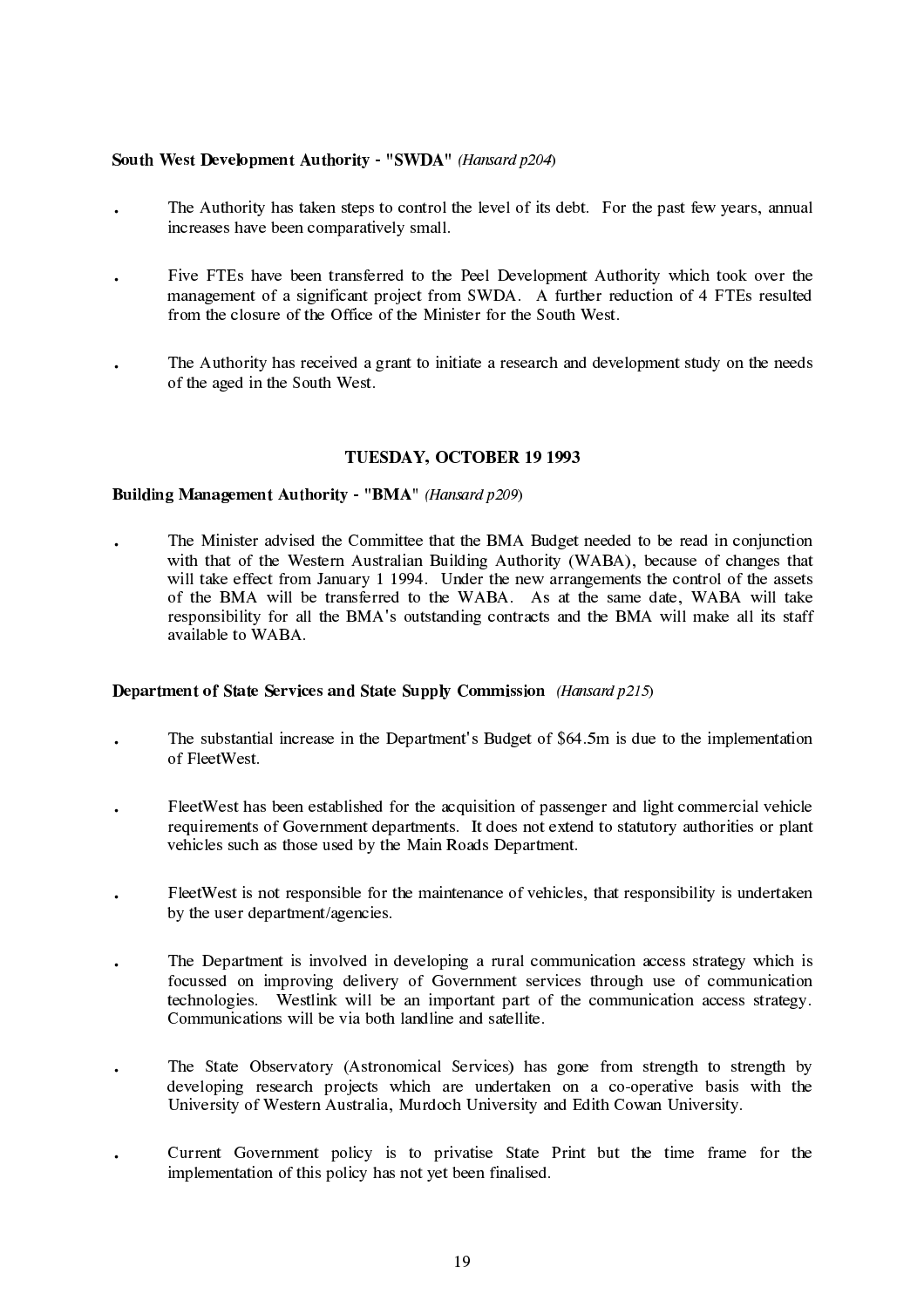#### Department for the Arts (Hansard p224)

- The responsibility for censorship has been transferred to the Ministry of Justice.
- The role of the Department is to support the arts, not to produce or acquire works of art.

#### Library Board of Western Australia (Hansard p228)

- In addition to its normal Budget for acquisitions, an additional \$1.5m has been allocated. These additional funds will be used for the purchase of missing titles and to increase the stocks of popular titles.
- \$400 000 has been allocated for expenditure to upgrade the Board's computer system which is now over ten years old.
- In order to minimise currency losses (on the purchase of overseas publications) the Board pre-buys currency so that it can hedge against any losses.
- The oral history programs are expanding and it is believed that Western Australia may have  $\ddot{\phantom{0}}$ the best program in the world. It is also one of the oldest. (Oral history involves the recording of aspects of the State's history through taped, and subsequently transcribed, interviews with a wide cross-section of the State's more senior residents.)

#### Perth Theatre Trust (Hansard p233)

There are no plans to abolish the Trust, but it may be restructured because its brief is now far beyond that for which it was originally intended (ie. to manage the Perth Concert Hall, and subsequently, His Majesty's Theatre).

#### Western Australian Museum (Hansard p238)

- The Finnerty Street site at Fremantle is to be used to establish a museum of social and cultural history.
- The position of "travelling curator" has been introduced to assist regional museums.
- The plan for the redevelopment of the Geraldton Regional Museum has been made available for public comment.
- Consideration for a regional museum at Broome is currently being undertaken.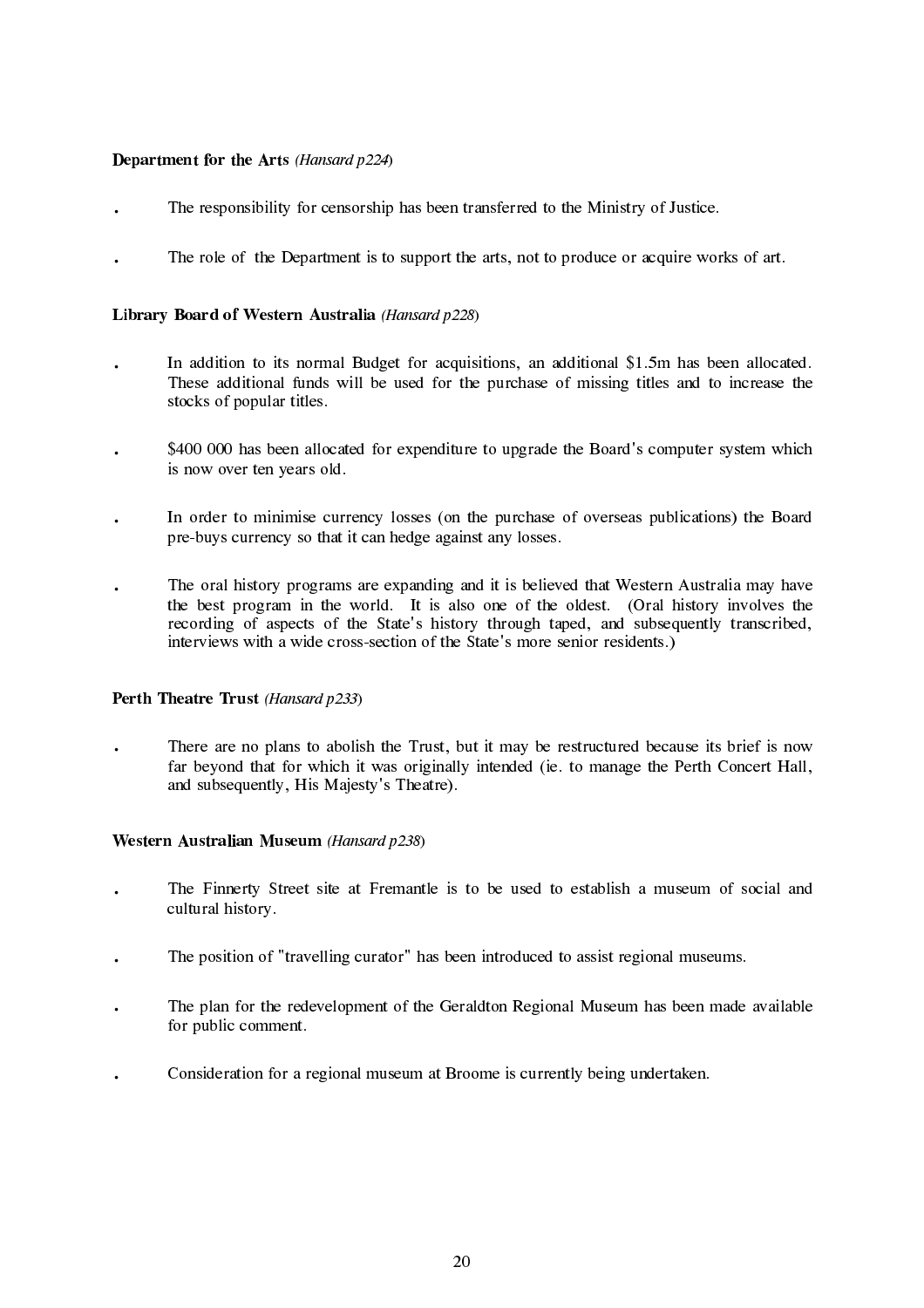#### Treasury (Hansard p244)

- As a matter of general policy, instrumentalities and Government departments that do not draw totally on the Consolidated Fund are required to pay payroll tax. Statutory authorities are required to pay payroll tax unless specifically exempted.
- The introduction of accrual accounting for all departments should be completed by 1996.  $\ddot{\phantom{a}}$
- It is expected that the cost of introducing accrual accounting will be absorbed by departments and agencies under their general budget.
- An Australia wide committee has been established to monitor the performance of Government trading enterprises (GTEs). Treasury's aim is to increase the capacity of GTEs to pay dividends to the taxpayers of the State.
- Treasury's current debt retirement strategy is based on debt retirement over 25 years. Previously, the strategy was calculated on a reducing balance method with debt repayment being made over 30 years.

#### **Miscellaneous Services** (Hansard p249)

- The Minister is considering whether it is appropriate to transfer some of the items under this Division to other Divisions
- Item 79: Australian Music Examination Board
	- Expenditure has remained stable.  $\mathcal{L}^{\mathcal{L}}$
- Item 109: Official Corruption Commission
	- Funding has increased by \$110 000 because of the expanding scope of the Commission which resulted from amendments in 1993 to its constituting Act.
- Item: R & I Bank Merger Advice
	- \$10 577 was spent in this area. The advice obtained may be useful in the future.

#### Item 112: Rottnest Island Authority  $\ddot{\phantom{a}}$

- The funding of \$100 000 relates to debt servicing costs on borrowings used to upgrade the sewerage system.
- Item 115: City Living Land Tax Concession Scheme
	- Land tax concession for inner city residential units is to continue for the current year.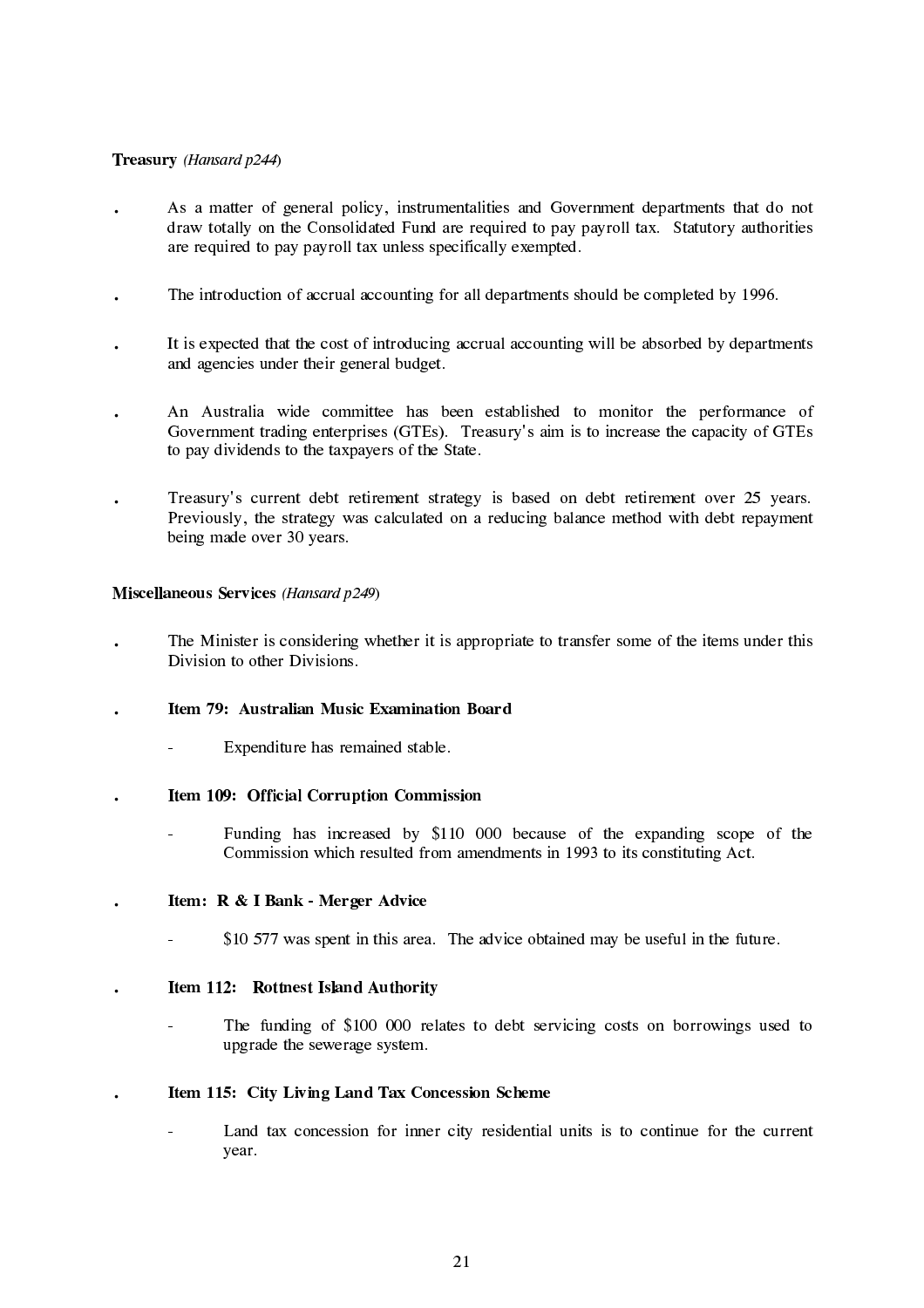#### Item: Fare Concessions - Reimbursement to Transperth

The cost of Transperth concession fares has been transferred to Transperth's Budget.

#### Item 131: Road Program - Grant to Main Roads Department

The \$21.7m represents a reappropriation of Commonwealth specific purpose grants.

#### Item: Wittenoom Asbestos Claims

This item relates to two 'out of court' settlements.

#### **WEDNESDAY, OCTOBER 20 1993**

#### **Department of Transport** (*Hansard p262*)

- Between \$40 000 and \$50 000 of the current year's Budget has been allocated to the promotion of waterfront reforms.
- The 'one-stop' shop concept for the Transport portfolio is to be pursued and implemented so as to assist those who wish to know details of the State's transport system.
- Problems exist in the reconciliation of the figures in the 1992/93 annual report of the Department to the actual figures shown for 1992/93 in the Budget papers (refer to Part 3, General Comments and Observations, point 9., page 4).
- It is proposed to place the control of the taxi industry under the Department but the mechanism, currently in use for the setting of fees and the issue of plates, will be retained.
- The expected increase in revenue from the fuel excise will be spent on roads.
- The control of 22 aerodromes has, with the assistance of the Department, changed from the Commonwealth to local hands.
- The Western Australian Road Transport Industry Advisory Committee has been formed as a major forum for consultation between Government and industry.

#### Metropolitan (Perth) Passenger Transport Trust (Hansard p271)

- Tenders have been called for the supply of buses to replace existing stock. The estimated  $\ddot{\phantom{0}}$ expenditure is \$100m and provision for this expenditure will be made in the 1994/95 financial year.
- Discrepancies exist in figures presented in the program statements with those in annual  $\ddot{\phantom{a}}$ reports despite reporting for the same period. The reason stems from a Treasury requirement that a cash accounting basis be adopted for program estimates, whereas accrual accounting is adopted for annual reports (refer to Part 3, General Comments and Observations, point 9., page 4).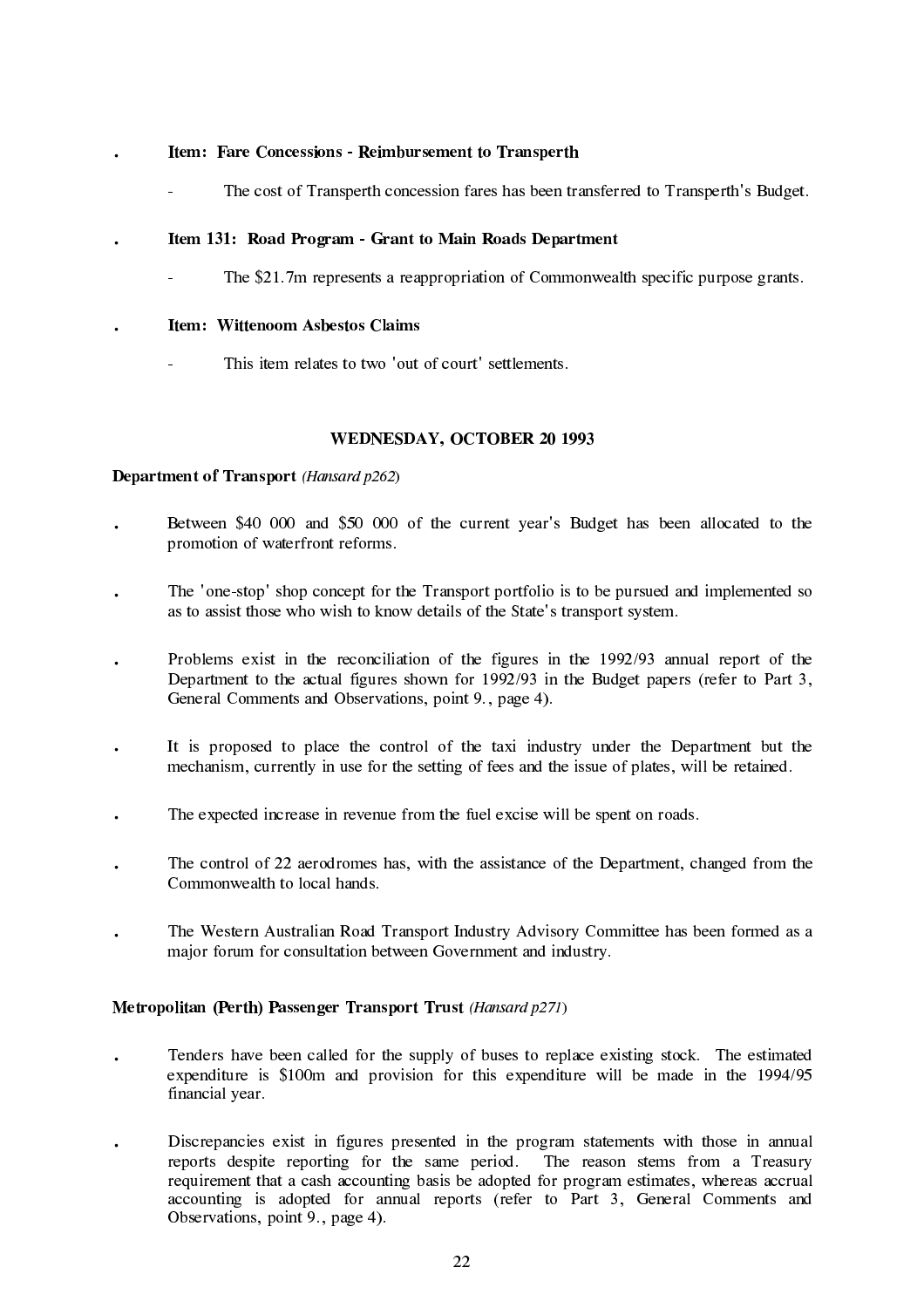#### Western Australian Government Railways Commission (Hansard p275)

- The difficulty in comparing FTE levels quoted in program statements to those quoted in the annual report is due to the FTEs shown in the annual report as a moving average, whereas actual FTEs as at June 30, is used in the program statements.
- Westrail is currently testing new boom gates to overcome the additional problems created by the introduction of electric trains. Such problems arise from these trains being quieter and faster.
- Employee severances arising from the closure of the Midland Workshop must be accepted by March 1994. Severances have already been accepted and a continuing steady flow of acceptances is expected over the coming months. However, a large number of employees are expected to exit in March 1994.

#### Western Australian Coastal Shipping Commission (Hansard p280)

- The total cargo carried by Stateships for the 1992/93 was 8 094 containers which was a 13.9% increase on the previous year.
- Stateships is experiencing some problems in the redeployment of staff who are surplus to requirements and who do not accept the redundancy package offered to them. This problem may increase in the coming year with a further review of the organisation having recently taken place.
- Cargo shipped to the north west of the State last financial year was 3 256 containers, an increase of 315 on the previous year.
- The service to Cocos and Christmas Islands is expected to be a growth area.

#### Department of Marine and Harbours (Hansard p284)

- The Department is being amalgamated with the Department of Transport.
- The Department gives assistance to local authorities to ensure that beaches under their control are maintained in good order. There is no separate budget allocation for this work.
- Ocean Reef Marina is a private development but the Department is responsible for the safety aspects.
- The Dawesville Cut is the biggest single coastal environment project undertaken by the State. The estimated total cost is approximately \$57m. It will be completed next year.
- New management strategies are being developed in response to local communities becoming involved in the development of small boat harbours. This new strategy has been used on a trial basis at the Esperance small boat harbour.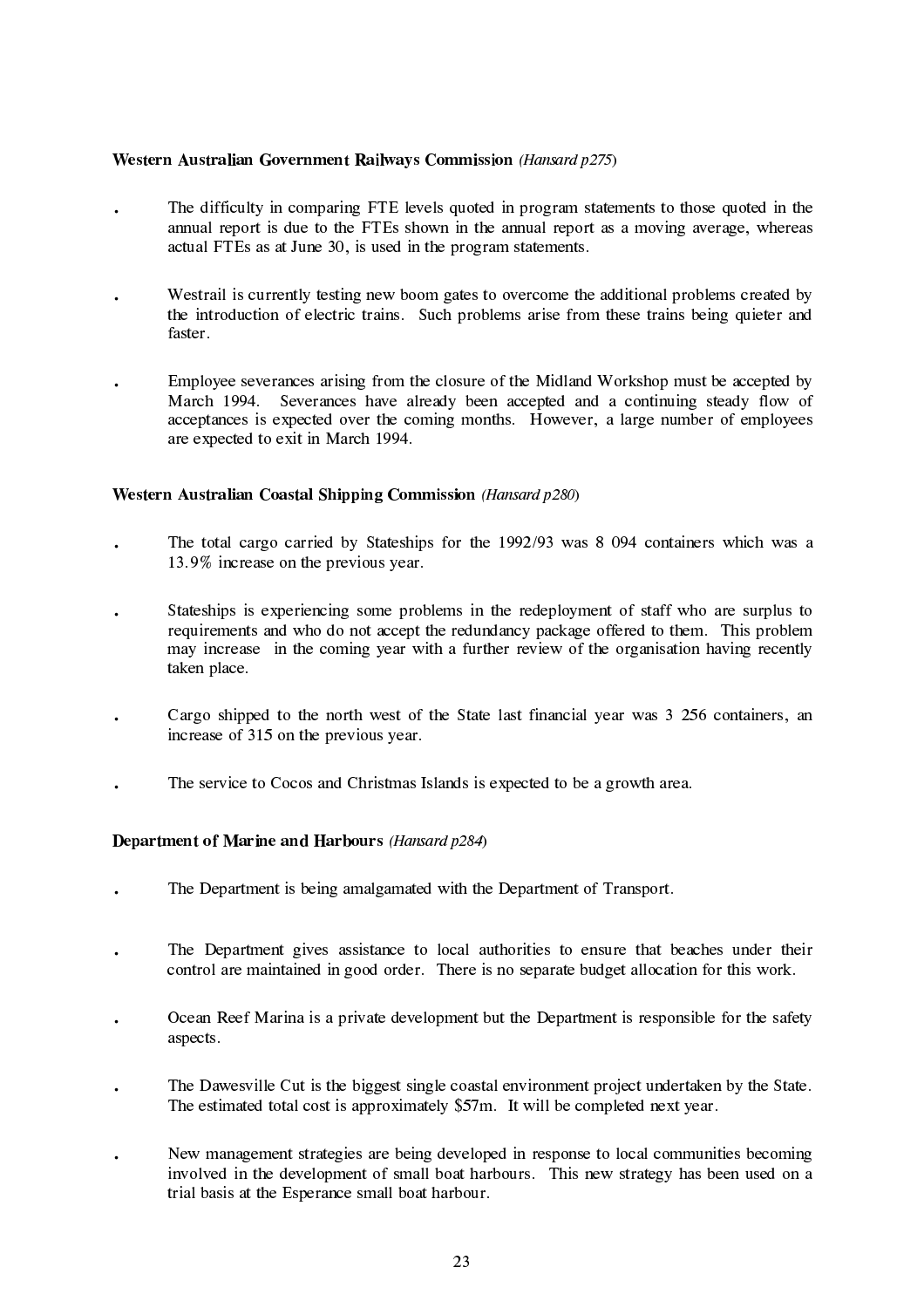Boat launching ramps are jointly funded by the Department and the relevant local authority. A ramp is currently being completed in Broome, where the local authority contributed \$75 000 and the Department the remaining half.

#### Western Australian Alcohol and Drug Authority (Hansard p288)

- As Government policy has made it exempt, the Authority no longer pays payroll tax.
- After the adjustment for payroll tax, the Authority has been allocated a 3.4% increase in expenditure.
- The approved FTE level for the Authority is 174, but last year the Authority operated on an average of 163. The estimate for the current year is 166.
- The average salary of the Authority's employees is higher than that assessed across the rest of the public service.
- Two sobering-up centres have been opened, one in Halls Creek and the other in Roebourne.  $\ddot{\phantom{a}}$ Two more are planned for opening in the current year (at Fitzroy Crossing and Kalgoorlie). The purpose of the centres is to move people out of police cells. The cost of the sobering-up shelters program is \$1.3m, which includes some capital works expenditure for the Kalgoorlie centre.
- The Authority is not directly responsible for educational programs to prevent alcohol and  $\ddot{\phantom{0}}$ drug abuse. However, it provides advice to the Health Department's Health Promotion Branch which works in conjunction with the Ministry of Education.
- Over one-third of the Authority's expenditure is allocated to specific community  $\ddot{\phantom{0}}$ organisations to develop programs with local communities.

#### Heritage Council of Western Australia (Hansard p293)

- The compilation of the Register of Heritage Places is taking longer than expected. The previous interim listing was inadequate and much of last year's work involved the redoing of the previous year's work.
- Six recommendations for listings from the private sector have been made to the Minister but no decision on these recommendations has yet been made.
- The Council has an ongoing dialogue with the Australian Heritage Commission. In addition,  $\ddot{\phantom{0}}$ the Council administers approximately \$1.2m on behalf of the Commission.
- As well as the \$50 000 allocated to the municipal inventories program, \$40 000 has been  $\ddot{\phantom{a}}$ spent on research facilities at the Battye Library to assist local authorities in researching their history.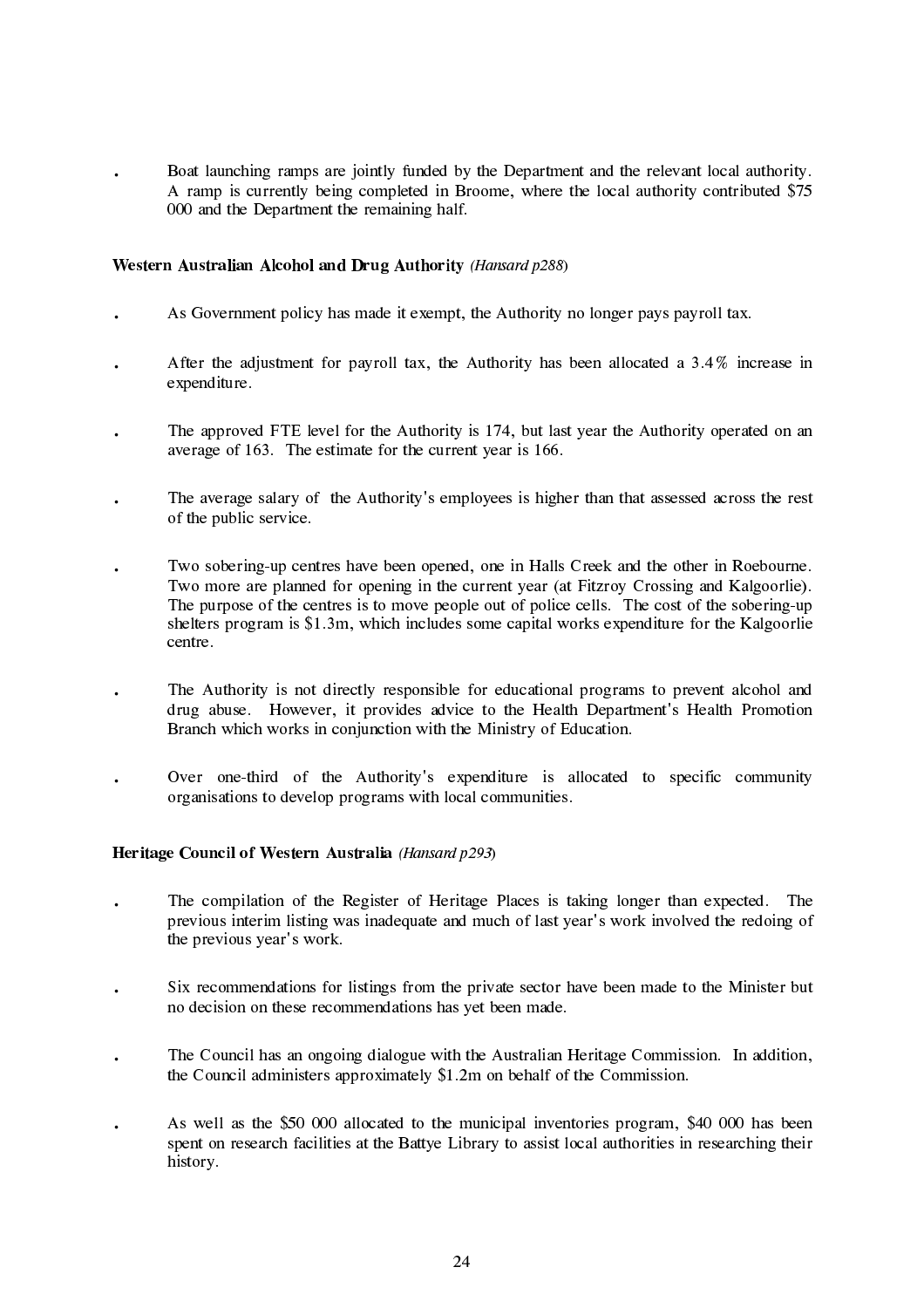#### Ministry of Consumer Affairs (Hansard p297)

- Responsibility for the Commercial Tribunal, the Small Claims Tribunal and the Strata Titles Referee has been transferred from the Ministry (to the Ministry of Justice). Responsibility for the registration of business names, incorporated associations and limited partnerships has been transferred to the Ministry (from the Ministry of Justice). As a result there was no significant change in approved FTE levels.
- In the Budget, \$50 000 has been allocated for the required statutory review of retail trading hours
- The Home Building Contracts Act 1991 review is required to be finalised by April 1995.
- A review of the *Retirement Villages Act 1992* is currently under way.
- The Ministry's services to regional areas are to be continued and extended.
- Uniform trade measurement legislation, which has already been adopted by four States, is being considered for possible introduction next year.
- The Ministry is considering a review of the *Settlement Agents Act 1981* to ensure that agents act in the best interest of their clients and not in the interest of real estate agents with whom they are associated.

#### **Western Australian Tourism Commission** (*Hansard p304*)

- Eastern states tourist centres will be closed during the year at a saving of approximately  $\ddot{\phantom{a}}$ \$1m. The savings will be allocated to marketing programs.
- Marketing agreements are proposed with the three dominant agencies selling most travel to Western Australia and with the motoring organisations. The three dominant agencies are Traveland Pty Ltd, World Travel and Jetset Pty Ltd.
- The Commission has reinstated a system of regional offices. There are now 10 regional offices. The additional cost of these offices over last year is approximately \$370 000.
- The revenue raised by the Commission last year from EventsCorp was \$2.254m. This sum was allocated to the events conducted by EventsCorp. Approximately \$2.2m in revenue is expected this year.
- The Commission proposes to reduce FTE levels by 41 in the current year, 19 from eastern states marketing with the balance spread over a number of departments.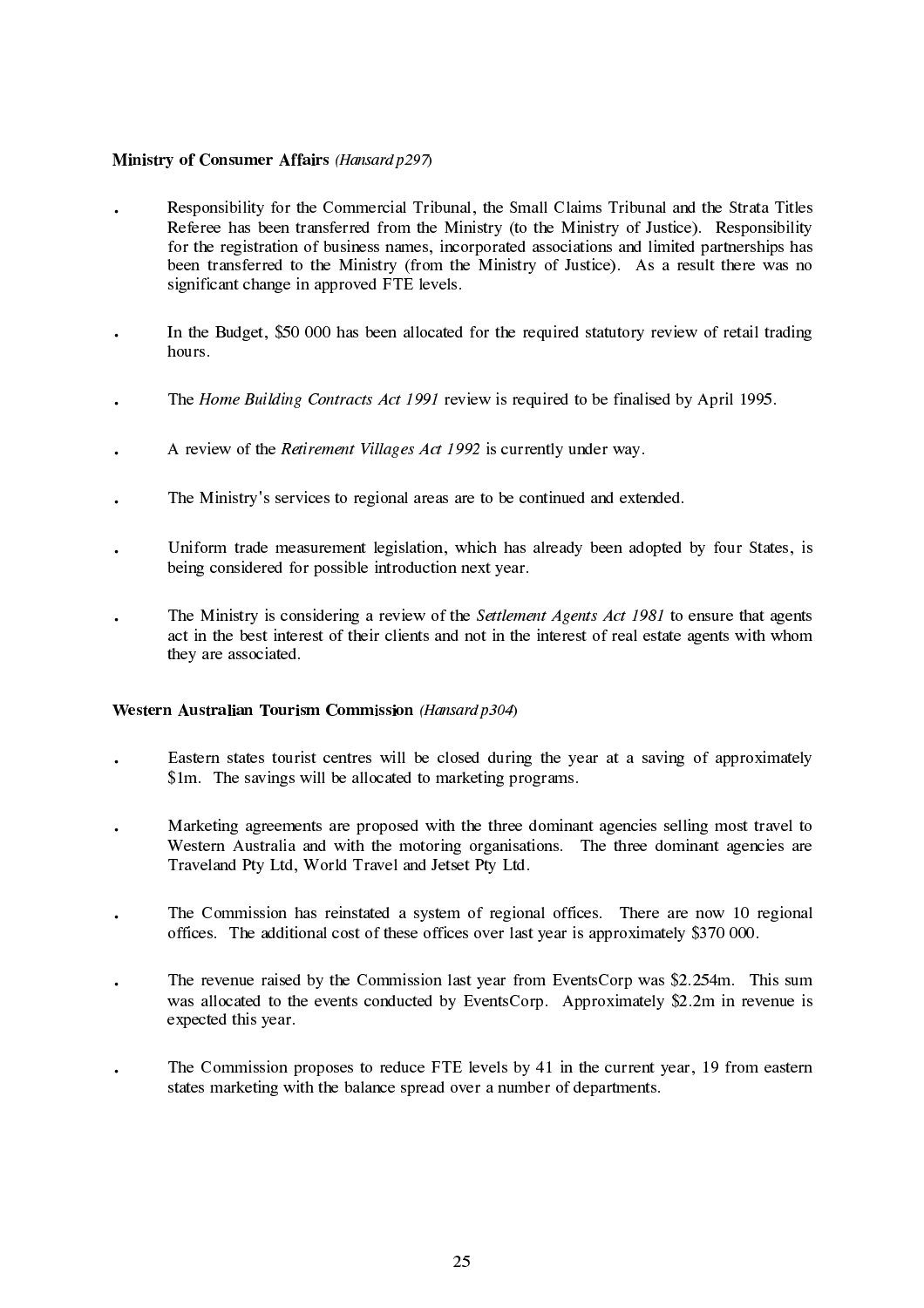#### **Small Business Development Corporation - "SBDC"** (Hansard p309)

- In previous years, liabilities under the *Small Business Guarantees Act 1984* have been shown as a separate item under Treasury. This year they have been shown under SBDC's Budget. The \$75 000 for last year represents a bad debt made good to the lending bank by the Government. The \$570 000 shown in the current year is the estimated bad debts for the year.
- The Small Business Guarantees program is administered by commercial banks. Seven guarantees were issued in 1992/93 to assist new small businesses.
- Salary costs for 1993/94 are significantly higher than 1992/93 despite FTE levels remaining static. There are two main reasons for the increase. First, SBDC was unable to pay the superannuation guarantee levy in 1992/93 which will result in the levy for two years being paid in 1993/94. Secondly, there is an extra pay for staff (ie, 27 pays rather than the normal 26) in the current year.

#### **Department of Commerce and Trade** (*Hansard p313*)

- \$3.5m has been allocated to the trade development program.
- The Hong Kong Office is being upgraded because it is seen as the gateway to southern China.
- Western Australian aerial mapping operation in the state of Arisa in India has become a multi-million dollar earner for the State.
- The Department considers that there is a lot of opportunities for infrastructure projects in the Middle East, eg. aid support in Iran, food manufacturing and abattoir facilities.

#### WA Academy of Performing Arts (Hansard p318)

- Space at Mt Lawley campus is a continuing problem for the Academy, but the nature and ethos of the institution is that performing arts are better served if they are all under the one roof. A building program submission will be made in 1994/95 for capital works.
- Because of budgetary restraints, the Academy is unable to extend its regional centre network.
- The Academy enjoys a better than 80% placement of its graduates in the entertainment industry. Approximately 50-60% of broadcasting graduates end up working in Western Australia. Dance, theatre and music students mainly find employment in the eastern states because of the nature of opportunities.
- The Academy is introducing a new course for Aboriginal performing arts which is to be funded by DEVET.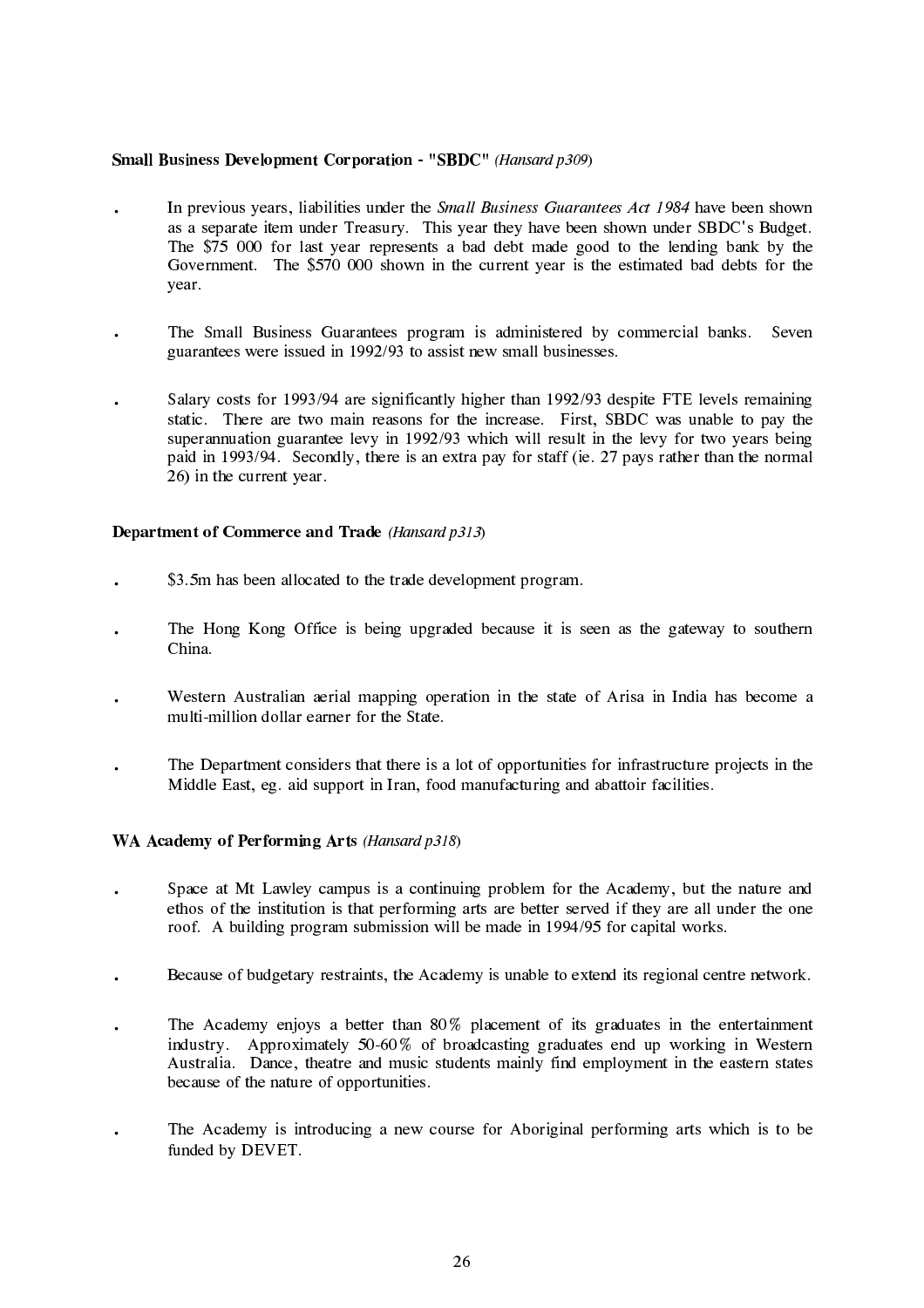## PART 5

## **INDEX**

## **DEPARTMENT OR AGENCY**

## Wednesday, September 29 1993

## Thursday, September 30 1993

| Department of Employment, Vocational Education and Training  11 |  |
|-----------------------------------------------------------------|--|
|                                                                 |  |
|                                                                 |  |
|                                                                 |  |
|                                                                 |  |
|                                                                 |  |
|                                                                 |  |
|                                                                 |  |
|                                                                 |  |
|                                                                 |  |

**PAGE**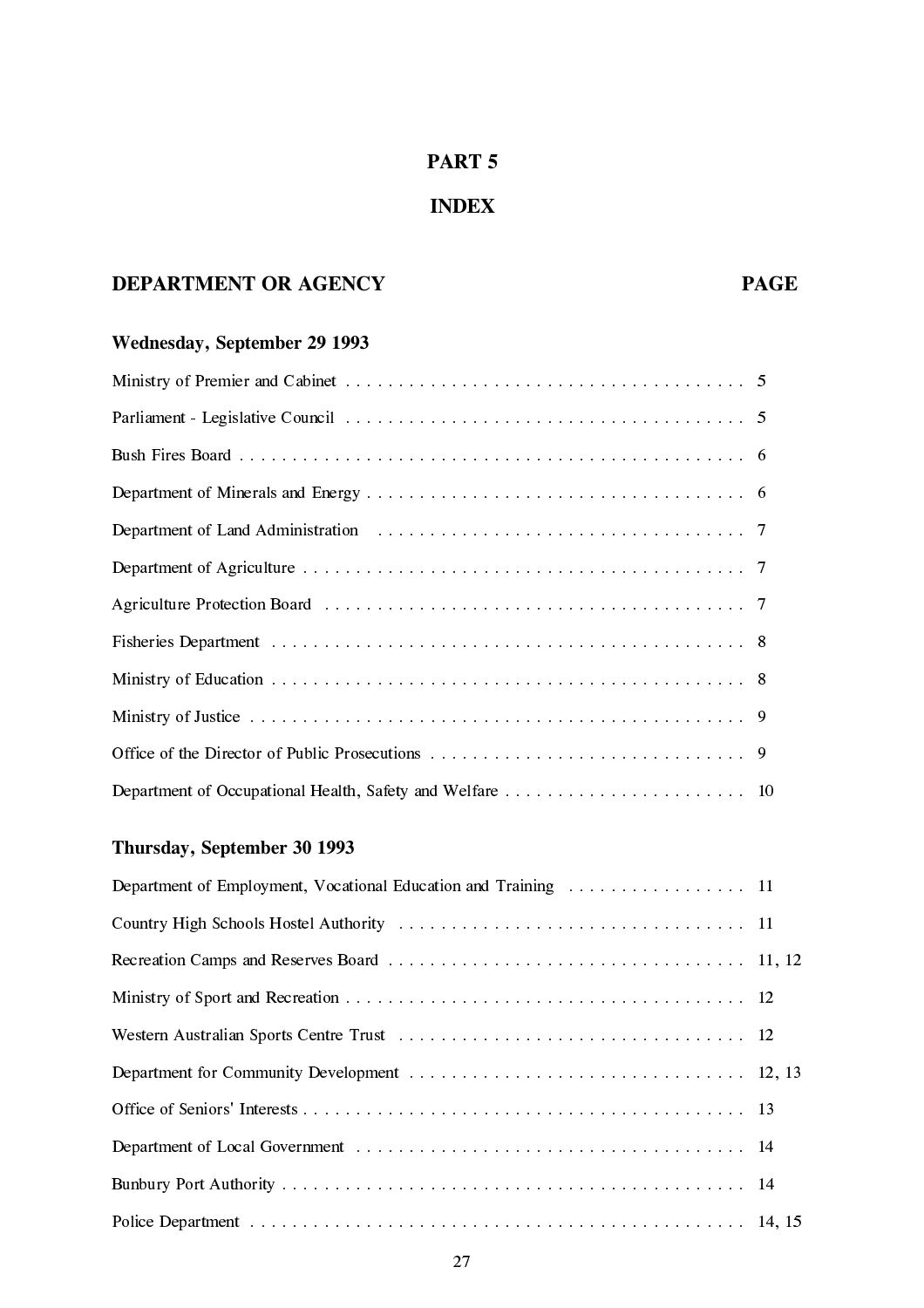## Monday, October 18 1993

| Authority for Intellectually Handicapped Persons and |  |
|------------------------------------------------------|--|
|                                                      |  |
|                                                      |  |
|                                                      |  |
|                                                      |  |
|                                                      |  |
|                                                      |  |
|                                                      |  |

## Tuesday, October 19 1993

## Wednesday, October 20 1993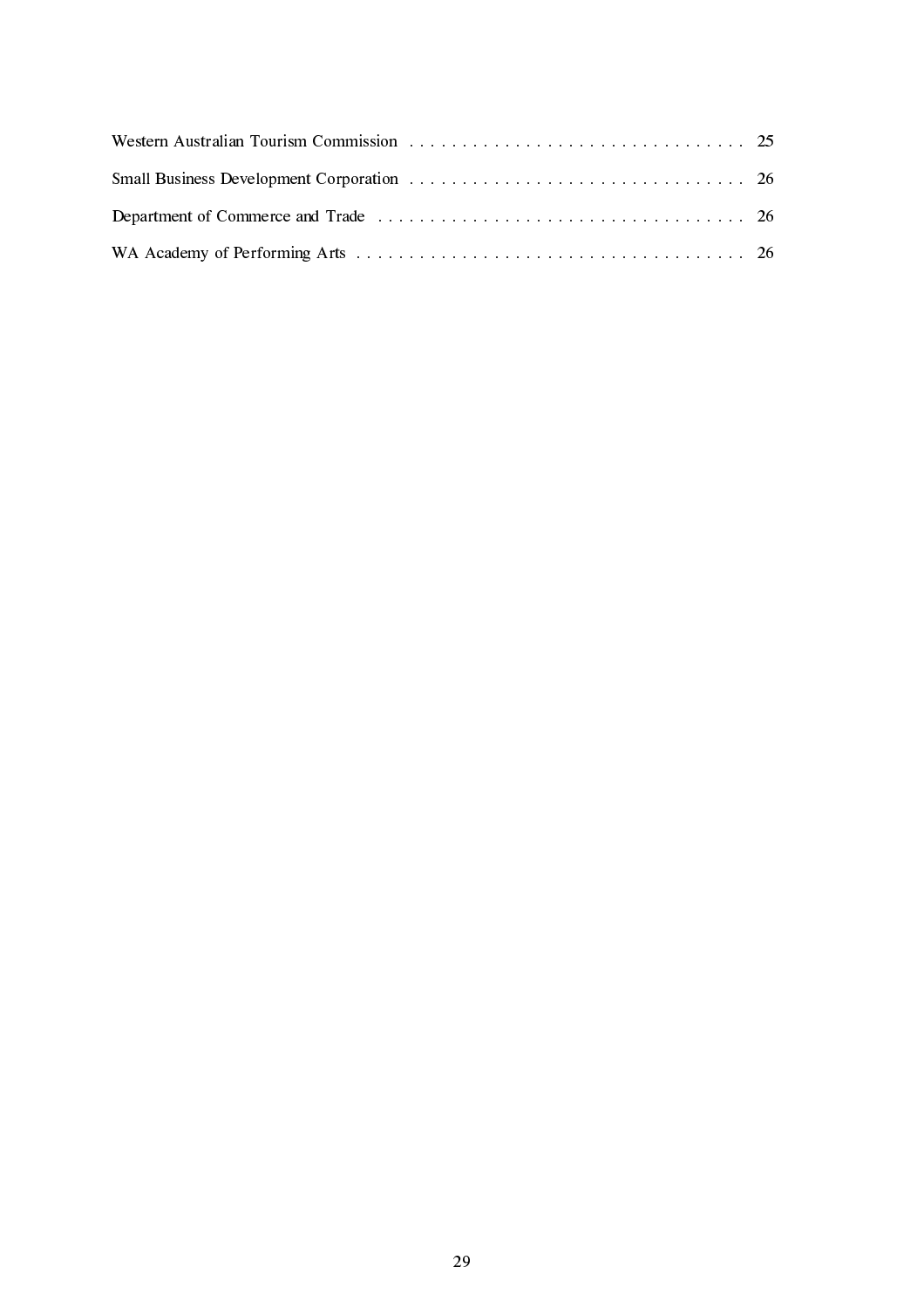SCHEDULE - ESTIMATES HEARINGS

| TIME            | WEDNESDAY - SEPT 29 1993                 | THURSDAY - SEPT 30 1993                                  | MONDAY - OCT 18 1993                                        | TUESDAY - OCT 19 1993                 | WEDNESDAY - OCT 20 1993                |
|-----------------|------------------------------------------|----------------------------------------------------------|-------------------------------------------------------------|---------------------------------------|----------------------------------------|
| 9.45-10.00am    |                                          |                                                          | Morrirg Tea                                                 |                                       |                                        |
| $30.00 - 10.30$ | (I) Premier and Cabinet (CA)             | (3) Employment, Vocational Education<br>and Training (M) | (3) Health (F)                                              |                                       | (I) Transport (CH)                     |
| 10:30-11:00     | (I) Parliament - Legislative Council     |                                                          |                                                             |                                       |                                        |
| 11.30           |                                          | (3) Country High Schools Hostel Auth (M)                 | ٠                                                           |                                       | (2) Metro Passenger Transp. Trust (CH) |
| 1130-12.00pm    | (2) Bush Fires Board (CA)                | (I) Recreation Camps and Reserves Bd (M)                 |                                                             |                                       | G) WA Govt Railways Comm. (CH)         |
| $200 - 12.30$   | (4) Minerals and linergy (CA)            | (I) Sport and Recreation (M)                             | (5) Authority for Intellectually<br>Handicapped Persons (F) |                                       | (4) WA Coastal Shipping Comm. (CH)     |
| $2.30 - 1.00$   | (4) Land Administration (CA)             | (I) WA Sports Centre Trust (M)                           | (5) Bureau for Disability Services (F)                      |                                       | (4) Marine and Harbours (CH)           |
| $1.00 - 2.00$   |                                          |                                                          | <b>LUNCH</b>                                                |                                       |                                        |
| $2.00 - 2.30$   | (5) Agriculture (CH)                     | (2) Community Development (CH)                           | 2) GELA (F)                                                 | (2) Building Management Authority (F) | (5) WA Alcohol and Drug Auth. (F)      |
| $2.30 - 3.00$   | [5] Agriculture Protection Board (CH)    |                                                          | (2) Infrastructure and Covt Assets [E]                      | (5) State Services (F)                | (5) Heritage (F)                       |
| $3.00 - 3.45$   | (3) Pisheries (CH)                       | (4) Office of Seniors' Interest (CI-I)                   | (I) Bacing and Gaming (E)                                   | (5) State Supply Commission (F)       | (5) Consumer Affairs (F)               |
| 345-400         |                                          |                                                          | Aitemoon Tea                                                |                                       |                                        |
| $4.00 - 4.30$   | 28 Education (M)                         | (5) Local Covernment (CH)                                | (I) CALM (M)                                                | (3) Arts (F)                          | G) WA Tourism Commission (M)           |
| $4.30 - 5.00$   |                                          | (5) Burbury Port Authority (CH)                          | $(1)$ EPA $(M)$                                             | (3) Library Board (F)                 | (3) Small Business Develop Corp (M)    |
| $5.00 - 5.30$   |                                          | (4) Police (CA)                                          | (4) King's Park Board (M)                                   | (4) Perth Theatre Trust (F)           | (5) Commerce and Irade (M)             |
| $5.30 - 6.00$   |                                          |                                                          | (4) SNDA (M)                                                | (4) WA Museum (F)                     | (I) WA Academy of Perform. Arts (M)    |
| $6.00 - 7.30$   |                                          |                                                          | <b>DINNER</b>                                               |                                       |                                        |
| $7.30 - 8.00$   | (3) Justice (F)                          |                                                          |                                                             | (5) Treasury (E)                      |                                        |
| $8.00 - 8.30$   |                                          |                                                          |                                                             | (I) Miscellaneous Services (E)        |                                        |
| $8.30 - 9.00$   |                                          |                                                          |                                                             |                                       |                                        |
| $9.00 - 9.30$   | (4) Office of the DPP (F)                |                                                          |                                                             |                                       |                                        |
| $9,30 - 10,00$  | (4) Occupat. Health Safety & Welfare (F) |                                                          |                                                             |                                       |                                        |
|                 |                                          |                                                          |                                                             |                                       |                                        |

**APPENDIX 1** 

CHAIRFERSON: (1) Hon Murray Montgomery (2) Hon Bob Thomas (3) Hon Muriel Peterson (4) Hon Mark Nevill (5) Hon Bruce Donaldson (C.A) Hon George Cash MLC (C3) Hon Etic Charlton MLC (E) Hon Max Evans MLC (E) Hon Peter Foss MLC (M) Hon Norman Moore (MLC)